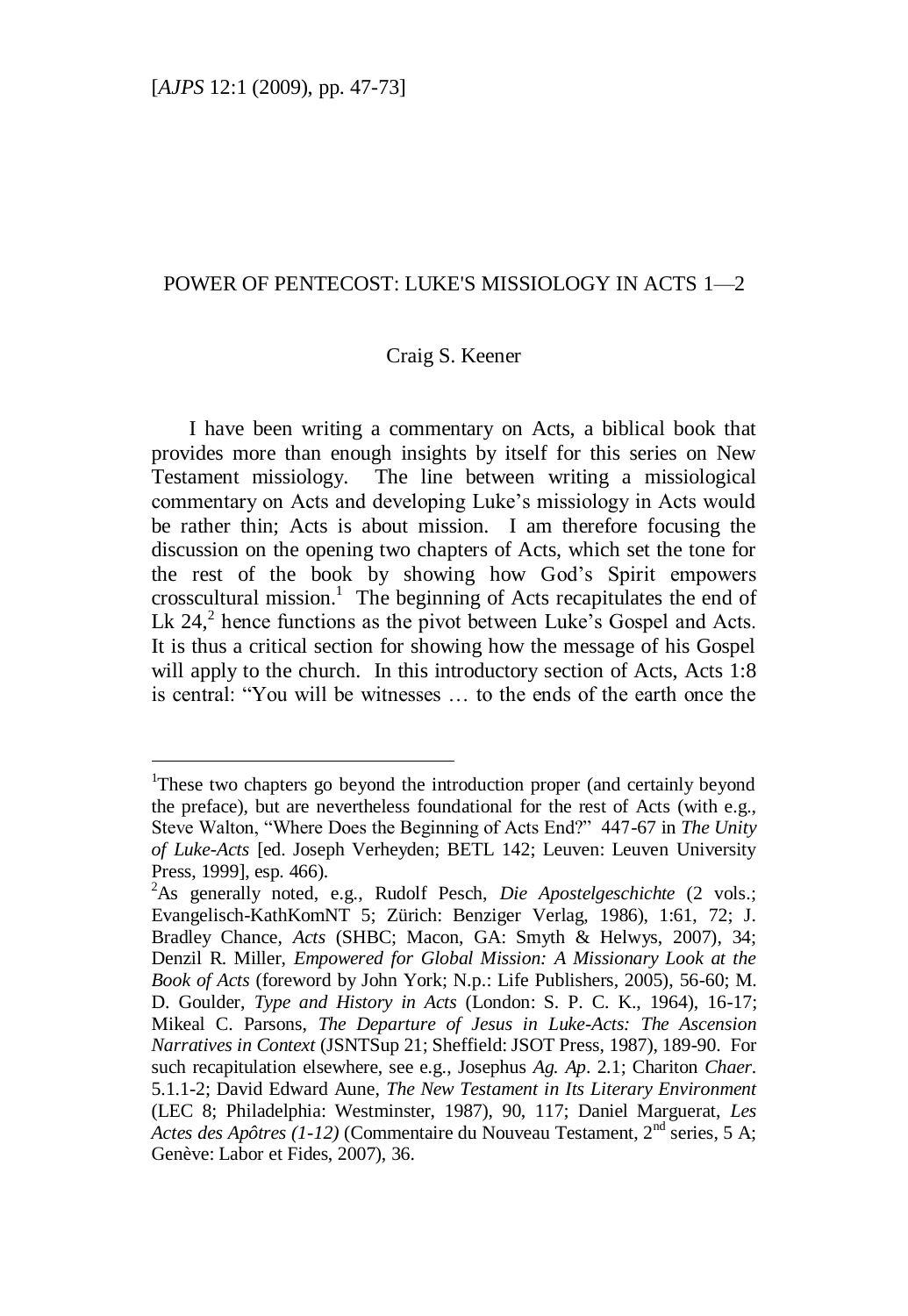Spirit comes on you." We will examine this verse in more detail in a few moments.

In this essay we will briefly survey the following points:

- 1. The *Promise* of Pentecost (1:4-8)
- 2. *Preparation* for Pentecost (prayer and leadership; 1:12-26)
- 3. The *Proofs* of Pentecost (2:1-4)

 $\overline{a}$ 

- 4. The *Peoples* of Pentecost (2:5-13)
- 5. The *Prophecy* of Pentecost (2:17-21)
- 6. The *Preaching* of Pentecost (2:22-40)
- 7. The *Purpose* of Pentecost (2:41-47)

Thus, I will try to survey some elements of various paragraphs in this opening section of Acts, though some of these paragraphs (especially the first one) will require much fuller comment for our purposes than others.

## 1. The *Promise* of Pentecost (1:4-8)

Jesus calls his disciples" attention to a source of power that is so central that they must remain in Jerusalem, awaiting the Father"s promise, rather than attempting to fulfill the mission in their own strength (1:4). Luke here emphasizes that we cannot succeed in Christ"s mission without Christ"s power. Jesus already set the example for this dependence in Luke's Gospel (as Acts will reiterate,  $10:38$ ).<sup>3</sup> As introductions in ancient literature often traced the primary themes that a book would address,<sup>4</sup> this introductory paragraph is one of the paragraphs in Acts" opening section that we must explore in greater detail.

Jesus talks with his disciples about the "kingdom" (1:3) and the Spirit (1:4-5). Biblical prophets had already associated the outpouring

<sup>&</sup>lt;sup>3</sup>For parallels between the model of Jesus in Luke's Gospel and the church's experience of the Spirit, see e.g., Charles H. Talbert, *Literary Patterns, Theological Themes, and the Genre of Luke-Acts* (SBLMS 20; Missoula, MT: Scholars, 1974), 16; Roger Stronstad, *The Charismatic Theology of St. Luke* (Peabody, MA: Hendrickson, 1984), 51; Robert L. Brawley, *Luke-Acts and the Jews: Conflict, Apology, and Conciliation* (SBLMS 33; Atlanta: Scholars, 1987), 24-25.

<sup>4</sup> See e.g., Polybius 3.1.3—3.5.9, esp. 3.1.7; 11.1.4-5; *Rhet. Alex*. 29, 1436a.33- 39; Dionysius of Halicarnassus *Thuc*. 19; *Lysias* 24; Cicero *Or. Brut*. 40.137; Virgil *Aen*. 1.1-6; Aulus Gellius pref. 25; Soranus *Gynec*. 1.intro.2; 1.1.3; 2.5.9 [25.78]; Philostratus *Vit. Apoll.* 7.1; 8.1.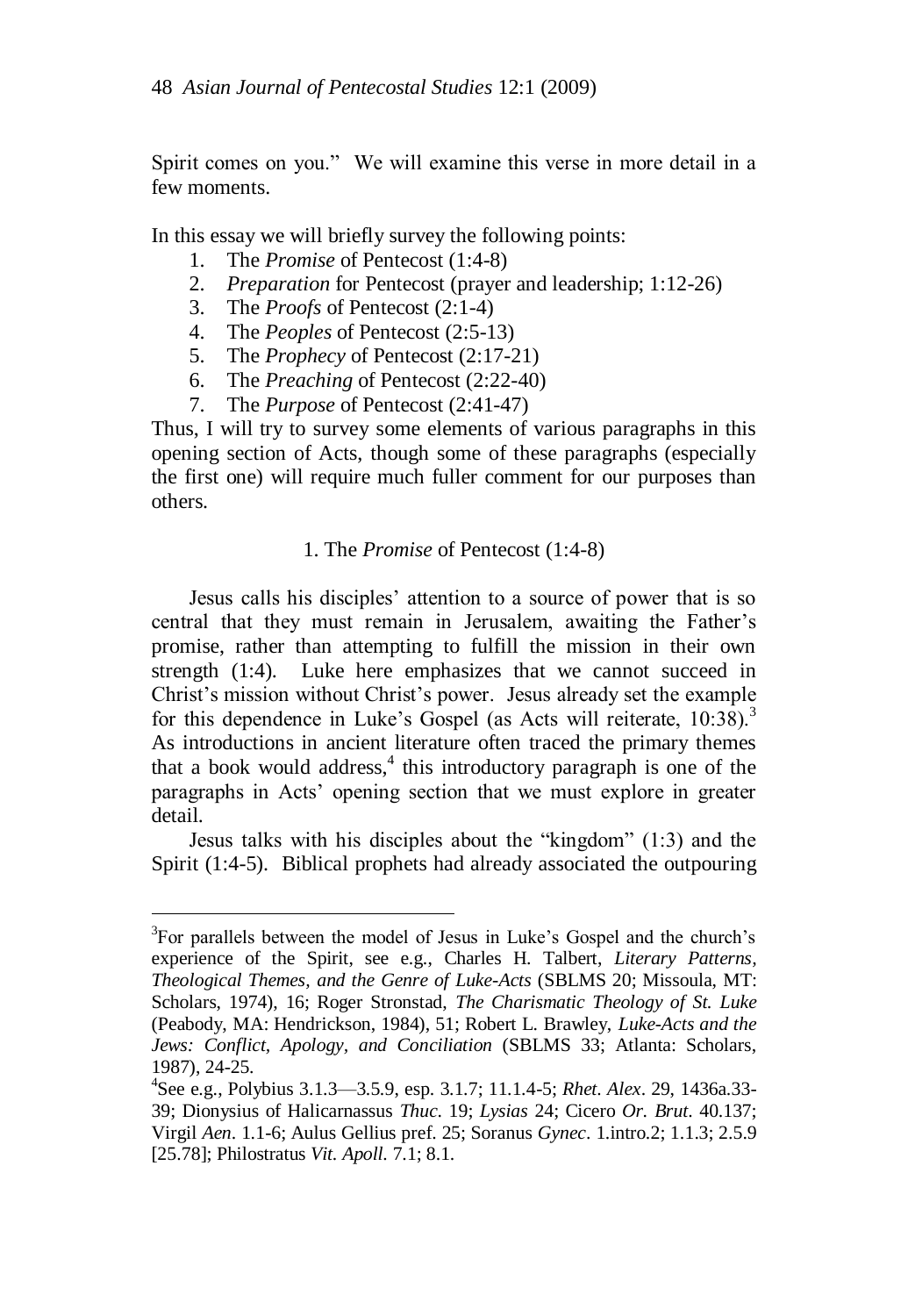l

of the Spirit with the end-time restoration of Israel (e.g., Is 44:3; 59:21; Ezek 36:26-27; 37:14; 39:29; Joel 2:28-29).<sup>5</sup> The disciples, then, ask the obvious question: is Jesus about to restore the kingdom? (1:6).

Jesus answers that the consummation of the kingdom will eventually come (1:7), but the Spirit is given now so that the disciples can prepare for the kingdom"s coming by evangelizing the nations (1:8). Because the disciples expected the Spirit eschatologically, they would understand Jesus" promise of the Spirit as involving the coming of the future. Once the disciples understood that the Spirit would precede the consummation of the kingdom, they should understand that the Spirit was giving them power to live out some of the life of the future kingdom in the present, an idea found in many first-century Christian texts (Rom 8:11, 23; 14:17; 1 Cor 2:9-10; 2 Cor 5:5; Gal 5:5; 6:8; Eph 1:13-14; 2 Thess 2:13; Heb 6:4-5).<sup>6</sup>

In 1:8, Jesus promises that they will receive "power" when the Spirit comes. What does Luke mean by power? Although not all references involve healing and exorcism, these constitute the most common expressions of that power in Luke"s narrative. Thus Jesus casts out demons with power in Lk 4:36; power was present for healing

 $5$ The eschatological association of the Spirit is stronger in the prophets than in early Judaism, but cf. Sir 36:14-16; Max-Alain Chevallier, *Souffle de Dieu: le Saint-Esprit dans le Nouveau Testament* (vol. 1: *Ancien Testament, Hellénisme et Judaïsme, La tradition synoptique, L"oeuvre de Luc*; Le Point Théologique 26; Paris: Éditions Beauchesne, 1978), 31-32; Wonsuk Ma, *Until the Spirit Comes: The Spirit of God in the Book of Isaiah* (JSOTSup 271; Sheffield: Sheffield Academic Press, 1999), 175-78, 210-11; W. D. Davies, *Paul and Rabbinic Judaism: Some Rabbinic Elements in Pauline Theology* (4<sup>th</sup> ed.; Philadelphia: Fortress, 1980), 208-17; Robert P. Menzies, *The Development of Early Christian Pneumatology with special reference to Luke-Acts* (JSNTSup 54; Sheffield: Sheffield Academic Press, 1991), 104-8; idem, *Empowered for Witness: The Spirit in Luke-Acts* (London, New York: T & T Clark International, 2004), 94-98, 232-43.

 ${}^{6}E.g.,$  the "downpayment" of the Spirit (2 Cor 1:22; 5:5; Eph 1:14); on this meaning, see e.g., Gen 38:17-18, 20 LXX; Oscar Cullmann, *The Early Church* (ed. A. J. B. Higgins; London: SCM, 1956), 117; George Eldon Ladd, *The New Testament and Criticism* (Grand Rapids: Eerdmans, 1967), 91; *New Documents Illustrating Early Christianity: A Review of the Greek Inscriptions and Papyri published in 1976* (vol. 1; ed. G. H. R. Horsley; North Ryde, N.S.W.: The Ancient History Documentary Research Centre, Macquarie University, 1981), 1, §33, p. 83; for first fruits (Rom 8:23), see Neill Q. Hamilton, *The Holy Spirit and Eschatology in Paul* (Scottish Journal of Theology Occasional Papers 6; Edinburgh: Oliver & Boyd, 1957), 19; George Eldon Ladd, *A Theology of the New Testament* (Grand Rapids: Eerdmans, 1974), 370.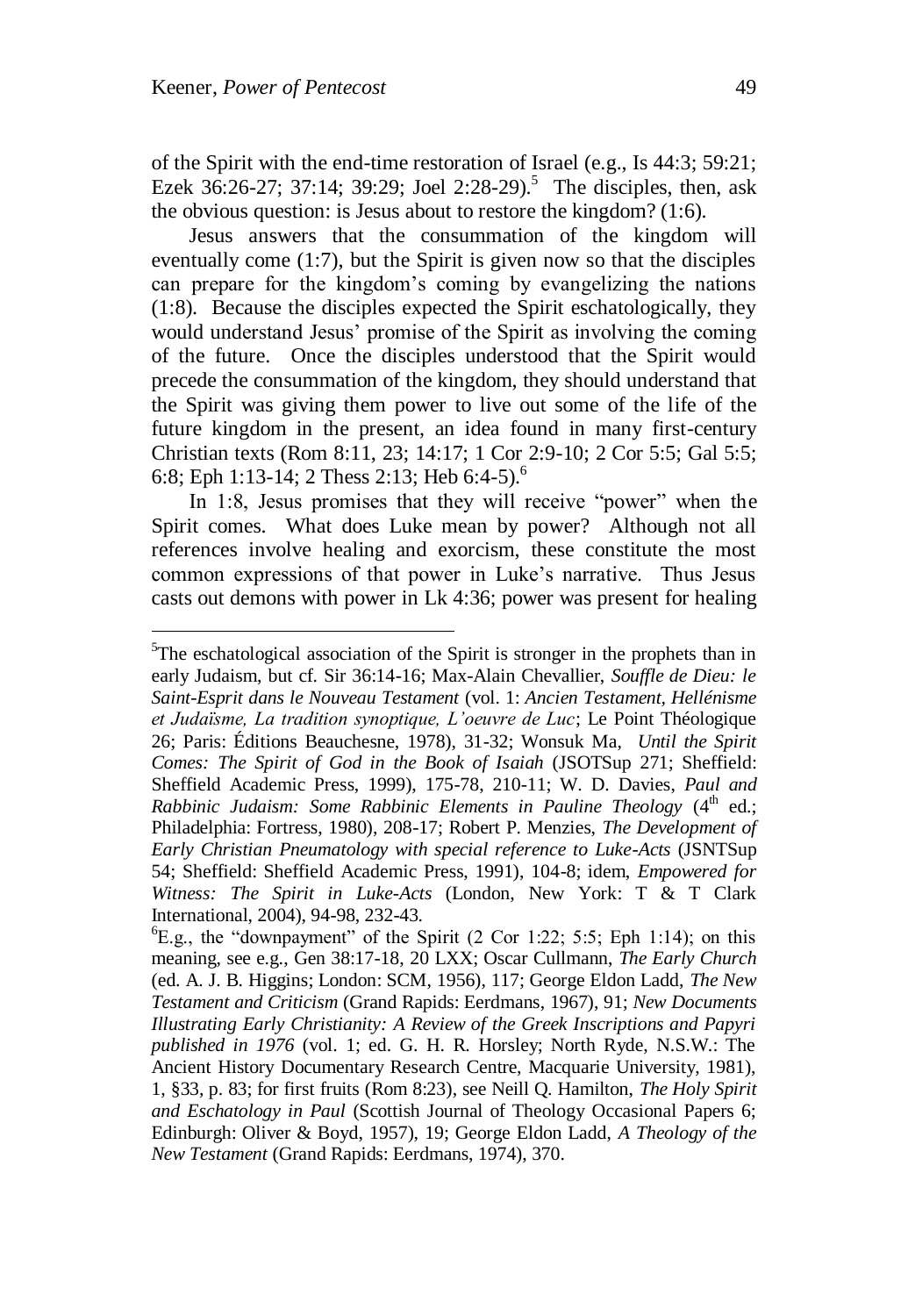in Lk 5:17; power was coming from Jesus to heal in Lk 6:19; power came from Jesus to heal in Lk 8:46; and Jesus gave the Twelve power over demons in Lk 9:1. Likewise, in Acts 3:12, Peter insists that it is not by their own "power" or holiness that the man was healed, but by Jesus" name. The authorities demand in Acts 4:7, "By what *power*, or in what name," the man was healed, inviting the same emphasis. In Acts 6:8, Stephen, "full of grace and power," was doing wonders and signs.<sup>7</sup> In Acts 10:38, Peter declares that Jesus healed all who were oppressed by the devil because he was anointed with the Spirit and power. When John Wimber and others have spoken of "power evangelism," they have echoed a frequent Lukan motif.<sup>8</sup>

We should note how closely Luke's account connects this empowerment with the Spirit. The Hebrew Scriptures often associated the Spirit with prophetic empowerment, among other activities. By the era of the early church, early Jewish sources are apt to focus on this activity even more specifically, as a number of scholars, most extensively Robert Menzies, have shown.<sup>9</sup> Because the Spirit was so

 ${}^{7}$ A dominant Greek term for "miracles" in the Gospels and Acts is literally "powers"; we should perhaps not read too much into the etymological connection, but Luke might at least play on it (cf. e.g., Lk 10:13; 19:37; Acts 2:22; 8:13; 19:11; see *BDAG*). Paul can also associate "power" with miracles in Paul (Rom 15:19), though he more often associates it with the "weak" miracle-working message itself (Rom 1:16; 1 Cor 1:18, 24; 2:4-5; Phil 3:10; 1 Thess 1:5; cf. 2 Tim 1:8). On power's association with the Spirit in Paul, see Gordon D. Fee, *God"s Empowering Presence: The Holy Spirit in the Letters of Paul* (Peabody: Hendrickson, 1994), 35-36; Peter J. Gräbe, "Du/namiq (in the Sense of Power) as a Pneumatological Concept in the Main Pauline Letters," *BZ* 36 (2, 1992): 226-35.

<sup>8</sup> See John Wimber with Kevin Springer, *Power Evangelism* (San Francisco: Harper & Row, Publishers, 1986).

<sup>9</sup> See e.g., Menzies, *Empowered*, 49-101; idem, *Development*, 53-112; idem, "Spirit and Power in Luke-Acts: A Response to Max Turner," *JSNT* 49 (1993): 11-20; Max Turner, *Power from on High: The Spirit in Israel"s Restoration and Witness in Luke-Acts* (Sheffield: Sheffield Academic Press, 1996), 86-104; Youngmo Cho, *Spirit and Kingdom in the Writings of Luke and Paul: An Attempt to Reconcile these Concepts* (foreword by R. P. Menzies; Paternoster Biblical Monographs; Waynesboro, GA; Milton Keynes, UK: Paternoster, 2005), 10-51; Craig S. Keener, "The Function of Johannine Pneumatology in the Context of Late First Century Judaism" (Ph.D. dissertation, Duke University, 1991), 69-77; idem, *The Spirit in the Gospels and Acts: Divine Purity and Power* (Peabody: Hendrickson Publishers, 1997), 10-13, 31-33; in the OT, Christopher J. H. Wright, *Knowing the Holy Spirit through the Old Testament* (Downers Grove, IL: IVP Academic, 2006), 63-86.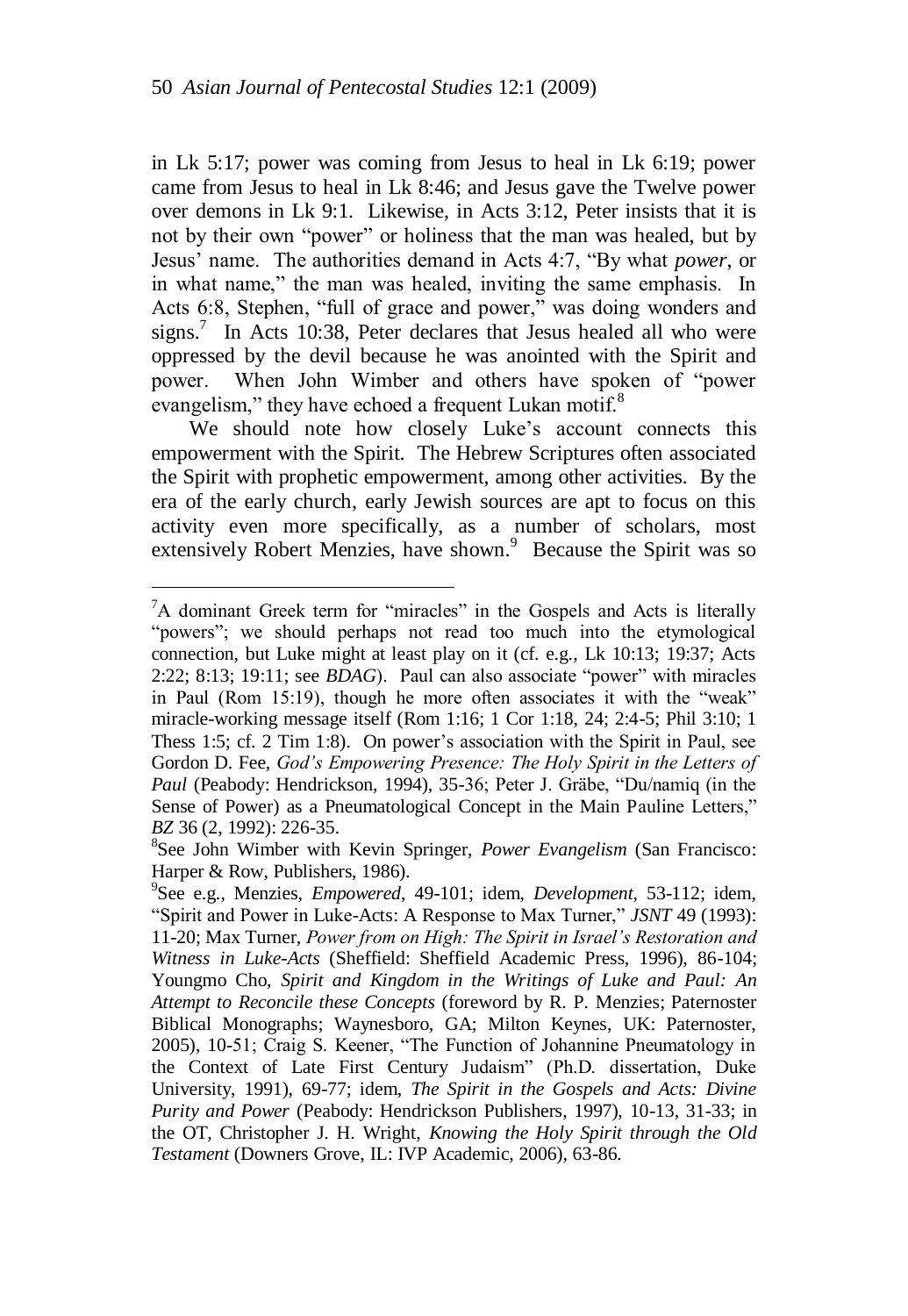closely associated with prophecy and the kinds of activities undertaken by prophets, Jesus was promising the disciples that the same Spirit who spoke through the prophets would speak through them. If we are too accustomed to that notion to catch its full force, we might imagine Jesus speaking to us and saying, "You will be like Isaiah," or, "You will be like Jeremiah," or, "You will be like Deborah."

Because Luke has already noted that Jesus' commission is grounded in Scripture (Lk 24:44-46), he invites us to hear echoes of Scripture in Jesus" words here. The promise that the Spirit would empower them<sup>10</sup> as "witnesses to  $\ldots$  the ends of the earth" reflects the language of Isaiah.<sup>11</sup> Isaiah spoke of Israel or its remnant being "witnesses" for YHWH (Is  $43:10$ ;  $44:8$ ), a role here applied to witnesses for Jesus. Isaiah spoke of God empowering his people through his Spirit in that time (e.g., Is 32:15; 44:3), including to speak for him  $(Is\ 42:1; 48:16; 59:21; 61:1)$ . The "ends of the earth" also echoes Isaiah, especially Is 49:6, later quoted in Acts  $13:47<sup>12</sup>$  In that

 $10$ In the narrative itself Luke refers especially to the Eleven (1:2), but they become paradigmatic, rather than exclusive, witnesses (see 2:33; 22:14-15, 18; 23:11; 26:16). Luke writes history, but ancient historiography usually deliberately provided role models (refs). For the Twelve as the witnesses, cf. Max Turner, "Every Believer as a Witness in Acts?—in Dialogue with John Michael Penney," *AshTJ* 30 (1998): 57-71; Andreas J. Köstenberger and Peter T. O"Brien, *Salvation to the Ends of the Earth: A Biblical Theology of Mission* (Downers Grove: InterVarsity, 2001), 126-27; but even the immediate context indicated witnesses present for the events beyond the Twelve (Lk 24:33, "those with them"; see Richard J. Dillon, *From Eye-Witnesses to Ministers of the Word* [AnBib 82; Rome: Biblical Institute, 1978], 291). For their paradigmatic role, cf. Roland Gebauer, "Mission und Zeugnis. Zum Verhältnis von missionarischer Wirksamkeit und Zeugenschaft in der Apostelgeschichte," *NovT* 40 (1, 1998): 54-72; Peter G. Bolt, "Mission and Witness," 191-214 in *Witness to the Gospel: The Theology of Acts* (ed. I. Howard Marshall and David Peterson; Grand Rapids: Eerdmans, 1998).

 $11$ On Isaiah in Acts, including Acts 1:8, see especially and most usefully David W. Pao, *Acts and the Isaianic New Exodus* (Grand Rapids: Baker, 2002).

<sup>&</sup>lt;sup>12</sup>The exact phrase is quite rare in pre-Lukan Greek literature; see Robert C. Tannehill, *The Acts of the Apostles* (vol. 2 of *The Narrative Unity of Luke-Acts: A Literary Interpretation*; 2 vols.; Minneapolis: Fortress, 1990), 17; followed also by Pao, *Isaianic Exodus*, 94. Most recognize the Is 49:6 allusion based on Acts 13:47; see e.g., Tannehill, *Acts*, 17; Jacques Dupont, *The Salvation of the Gentiles: Essays on the Acts of the Apostles* (trans. John R. Keating; New York: Paulist, 1979), 18; French L. Arrington, *The Acts of the Apostles: An Introduction and Commentary* (Peabody: Hendrickson, 1988), 9; Thomas S. Moore, ""To the End of the Earth": The Geographical and Ethnic Universalism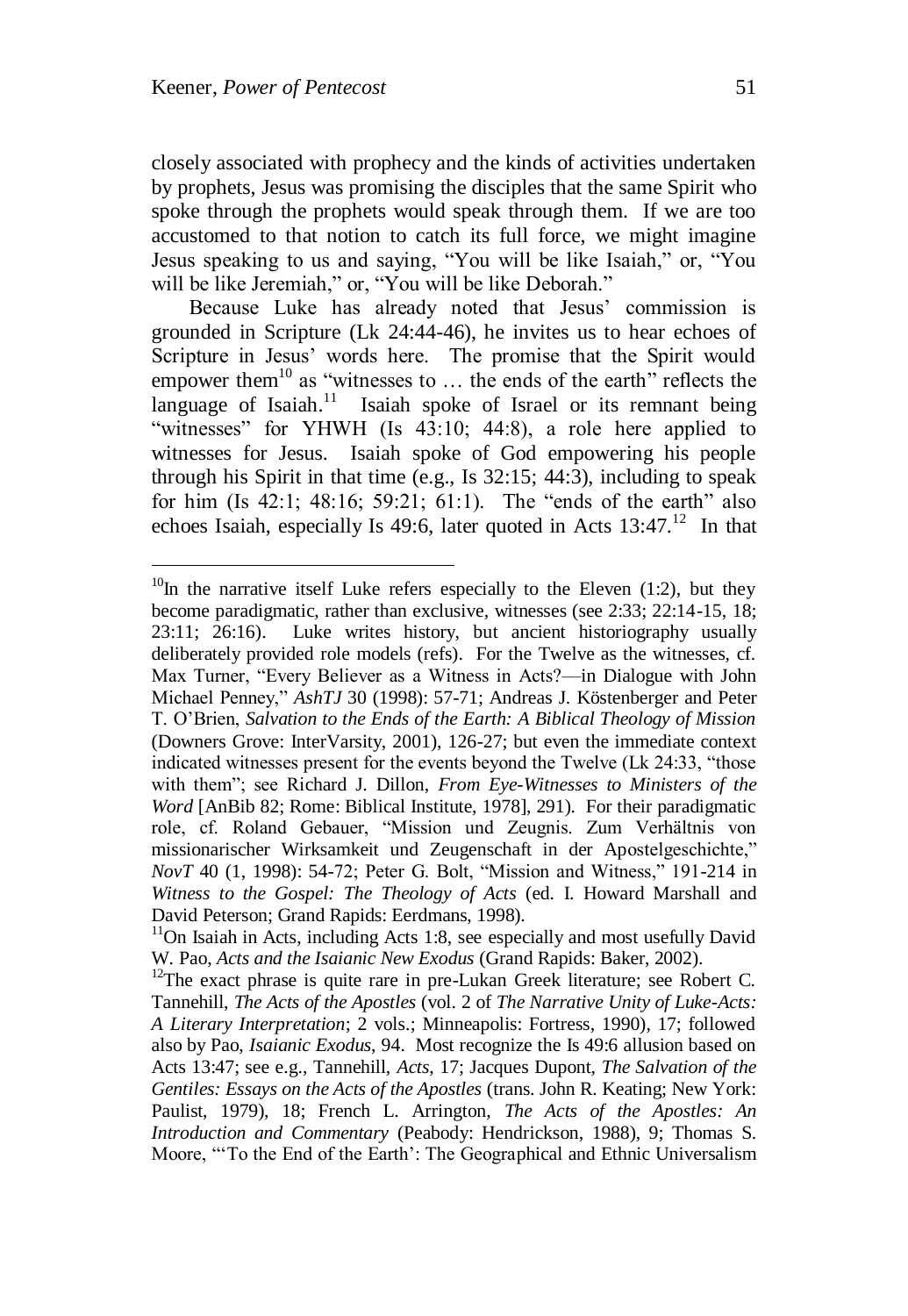passage, it applies to Paul's mission, $13$  indicating that this mission in Acts applies not only to the Twelve, but to Jesus' movement of whom they were the most visible representatives and leaders. That is clear also because Luke is explicit that the empowerment of the Spirit necessary for the task is not only for the Twelve but also for all believers (2:38-39), whatever our various roles.

Ancient writers sometimes stated a thesis or offered a preview toward the beginning of their work, $14$  and scholars often observe that Acts 1:8 provides one very rough outline for Acts, which moves from Jerusalem (Acts 1—7) to Judea and Samaria (8; 9:31-43) and toward the ends of the earth  $(10-28)$ .<sup>15</sup> Whereas Luke's Gospel begins and ends with the Temple in Jerusalem, Acts moves from Jerusalem to Rome. The overall narrative movement in Acts, then, is from heritage to mission. $16$ 

Where does Luke envision the "ends of the earth"? His contemporaries in the Mediterranean world spoke of the far west as Spain or (beyond it) the "river" Ocean.<sup>17</sup> To the east, they thought of such regions as Parthia, and beyond it, India<sup>18</sup> and China.<sup>19</sup> They knew

of Acts 1:8 in Light of Isaianic Influence on Luke," *JETS* 40 (3, 1997): 389-99; Pao, *Isaianic Exodus*, 92.

 $13$ Paul's own letters suggest that he read his own mission in light of them; cf. J. Ross Wagner, *Heralds of the Good News: Isaiah and Paul "In Concert" in the Letter to the Romans* (Leiden: Brill, 2002), 32-33 (more fully, see 29-33).

<sup>&</sup>lt;sup>14</sup>Cf. e.g., Thucydides 1.23.6; Pliny *N.H.* 8.1.1; 18.1.1; 33.1.1; 34.1.1; 36.1.1; 37.1.1; Philostratus *Vit. Apoll.* 7.1; 8.1.

<sup>15</sup>E.g., Tannehill, *Acts*, 9; Ben Witherington III, *The Acts of the Apostles: A Socio-Rhetorical Commentary* (Grand Rapids: Eerdmans, 1998), 106; Martin Hengel, "The Geography of Palestine in Acts," 27-78 in *The Book of Acts in Its Palestinian Setting* (ed. Richard Bauckham; vol. 4 in The Book of Acts in Its First Century Setting; Grand Rapids: Eerdmans; Carlisle: Paternoster, 1995), 35; Marguerat, *Actes*, 20.

 $^{16}A$  central argument in my forthcoming Acts commentary, but often emphasized, though stated differently, especially as "from Jerusalem to Rome" (e.g., Homer A. Kent, *Jerusalem to Rome: Studies in the Book of Acts* [Grand Rapids: Baker, 1972]).

<sup>17</sup>For Spain, see e.g., Strabo 1.1.5, 8; 3.2; Seneca *Nat. Q*. 1.pref.13; Silius Italicus 1.270; 15.638; Pliny *Ep*. 2.3.8; *Greek Anthology* 4.3.84-85; for Oceanus, see e.g., Pliny *N.H*. 2.67.167; Philostratus *Hrk*. 8.13.

 $18$ Contrasting Spain and India as opposite ends of the earth, see Strabo 1.1.8; Seneca *Nat. Q*. 1.pref.13; Juvenal *Sat*. 10.1-2.

<sup>&</sup>lt;sup>19</sup>China was well known, and the Roman empire had trade ties there; e.g., Pliny *N.H*. 12.1.2; 12.41.84; Lionel Casson, *The Ancient Mariners: Seafarers and Sea Fighters of the Mediterranean in Ancient Times* (2<sup>nd</sup> ed.; Princeton, NJ: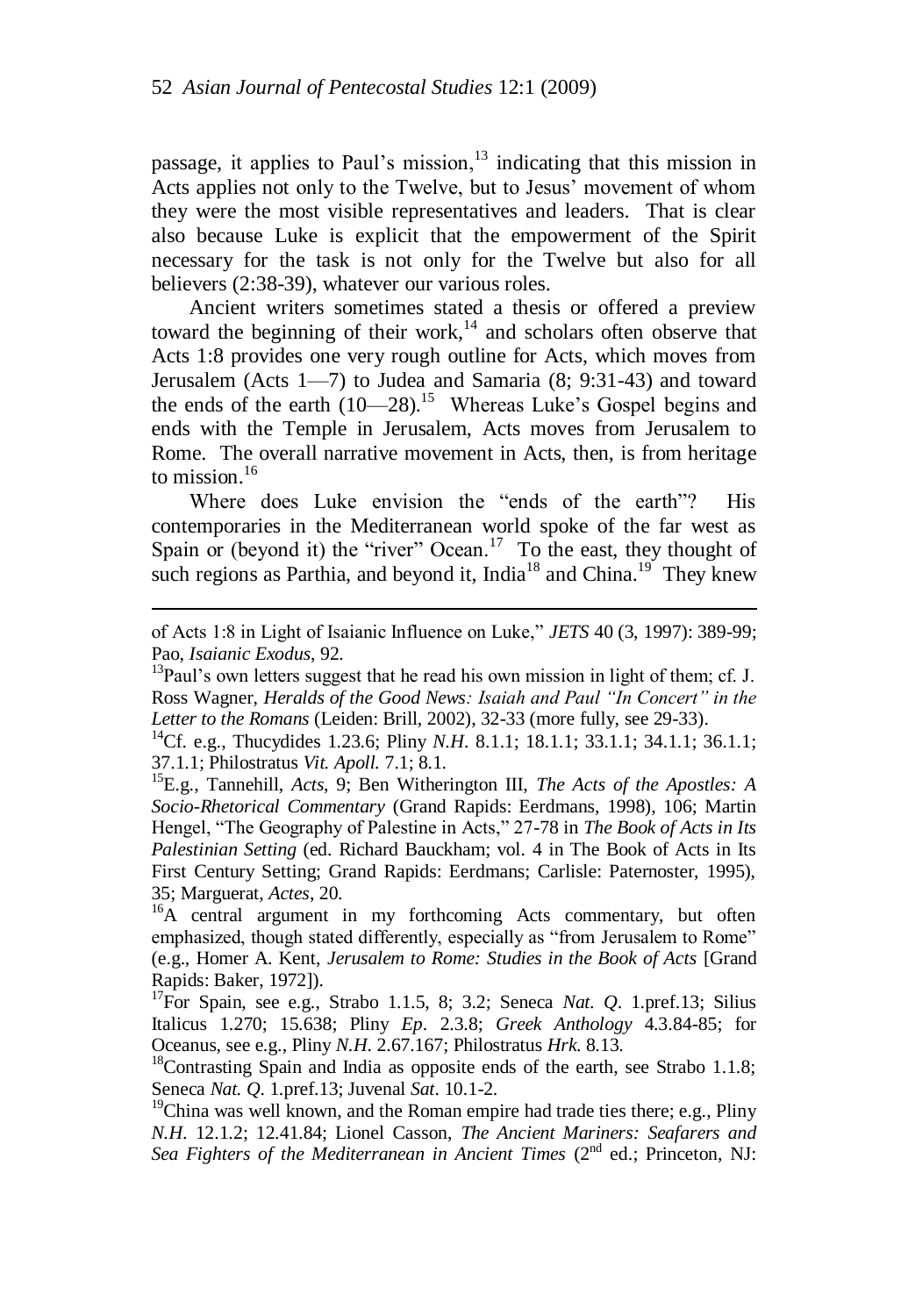of peoples to the north such as Scythians, Germans, Britons, and a place called Thule, possibly Iceland.<sup>20</sup> They thought of the southern ends of the earth as what they called "Ethiopia," meaning Africa south of Egypt. $21$  In addition to important trade ties with China over the Silk Road (and Roman merchants traveling as far as Vietnam), $^{22}$  they had trade ties as far south in Africa as Tanzania.<sup>23</sup> The most common sense of "Ethiopia" involved the Nubian kingdom of Meroë, so that Philip is proleptically reaching the southern "ends of the earth" already when he shares good news with an official from that kingdom later in Acts  $(8:26-40).^{24}$ 

The "ends of the earth" thus does not simply involve Rome, where Luke's narrative ends.<sup>25</sup> Yet Rome is strategic for his narrative,

Princeton University Press, 1991), 198, 206. China also knew of Rome (Lin Ying, "Ruler of the Treasure Country: the Image of the Roman Empire in Chinese Society from the First to the Fourth Century AD," *Latomus* 63 [2, 2004]: 327-39), and the "Silk Road" already functioned by this period (Kevin Herbert, "The Silk Road: The Link between the Classical World and Ancient China," *Classical Bulletin* 73 [2, 1997]: 119-24).

<sup>20</sup>On Thule at the ends of the earth, see e.g., Seneca *Med*. 379; Pliny *N.H*. 4.16.104; Eric Herbert Warmington and Martin J. Millett, "Thule," 1521-22 in *OCD*.

<sup>21</sup>E.g., Strabo 1.1.6; Paus. 1.33.3-6; Josephus *Ant*. 11.33, 186, 216, 272; see further Clarice J. Martin, "A Chamberlain's Journey and the Challenge of Interpretation for Liberation," *Semeia* 47 (1989): 105-35, here 118-19; T. C. G. Thornton, "To the end of the earth: Acts 1:8," *ExpT* 89 (12, 1978): 374-75; James M. Scott, "Luke"s Geographical Horizon." 483-544 in *The Book of Acts in Its Graeco-Roman Setting* (ed. David W. J. Gill and Conrad Gempf; vol. 2 in The Book of Acts in Its First Century Setting; 6 vols.; Grand Rapids: Eerdmans; Carlisle: Paternoster, 1994), 536; Martin Hengel, *Acts and the History of Earliest Christianity* (trans. John Bowden; London: SCM, 1979; Philadelphia: Fortress, 1980), 80; Witherington, *Acts*, 290.

<sup>22</sup>Casson, *Mariners*, 205 (also noting trade "with Malaya and Java").

<sup>23</sup>J. Nelson Kraybill, *Imperial Cult and Commerce in John"s Apocalypse* (JSNTSup 132; Sheffield: Sheffield Academic Press, 1996), 104.

 $^{24}$ It proleptically foreshadows the future mission to the south (Martin, "Chamberlain"s Journey"; Craig Keener, "The Aftermath of the Ethiopian Eunuch," *A.M.E. Church Review* 118 [385, Jan. 2003]: 112-24). Favoring the historical plausibility of that narrative, see Craig Keener, "Novels' 'Exotic' Places and Luke"s African Official (Acts 8:27)," *AUSS* 46 (1, 2008): 5-20.

<sup>25</sup>Cf. also Tannehill, *Acts*, 17; Jacob Jervell, *Die Apostelgeschichte* (KEKNT 17; Göttingen: Vandenhoeck & Ruprecht, 1998), 116; Beverly Roberts Gaventa, *The Acts of the Apostles* (ANTC; Nashville: Abingdon, 2003), 65-66; Bertram Melbourne, "Acts 1:8: Where on Earth Is the End of the Earth?" 1-14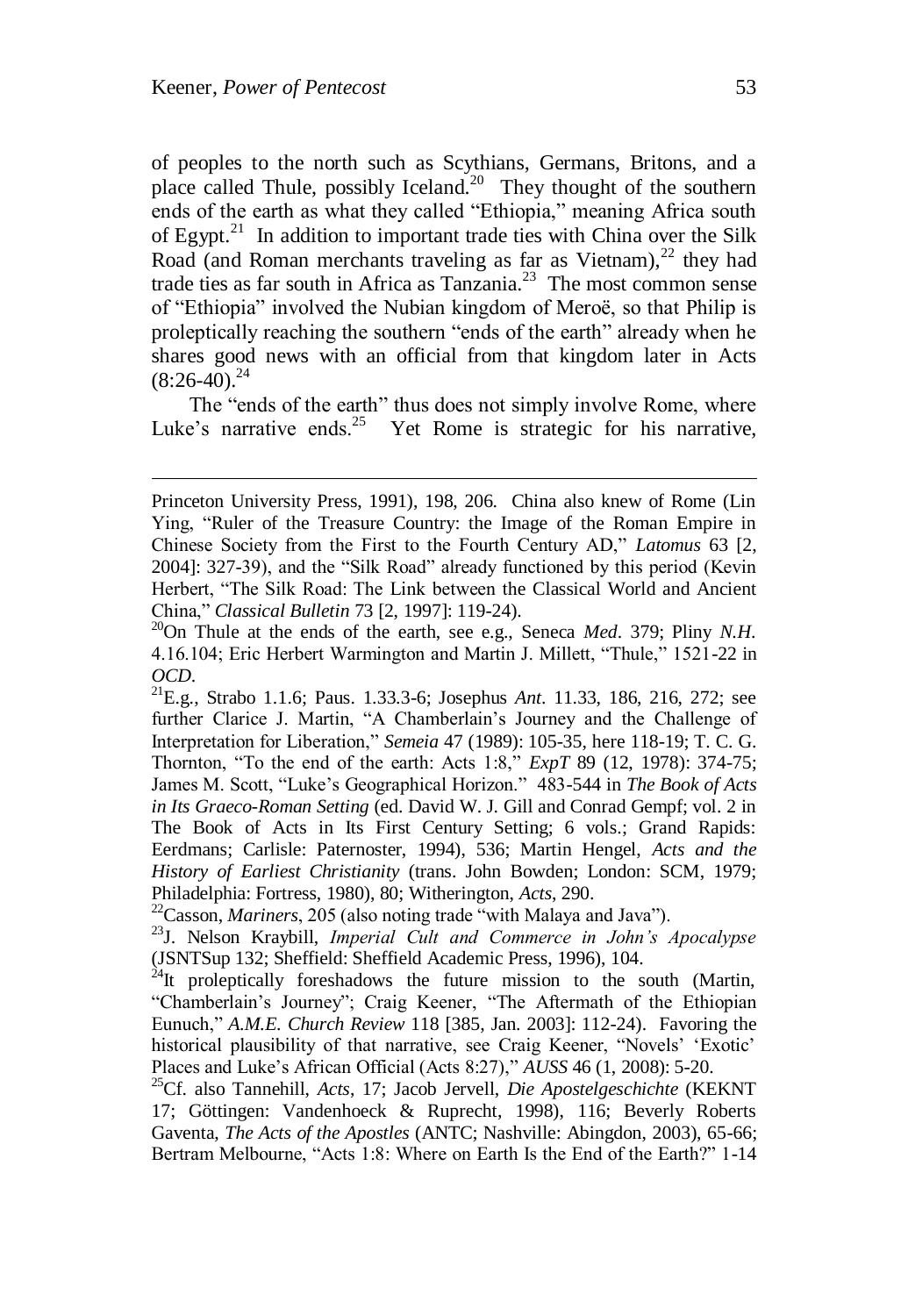because Luke writes to people in the Roman Empire for whom the evangelization of Rome would impact the entire empire, the sphere where most of his original audience lived. Paul reaching Rome in Acts 28 is thus a proleptic fulfillment of the mission, like Philip preaching to the African official or Peter preaching to the Diaspora crowds present at the feast of Pentecost. Acts does not conclude with the completion of the mission but offers a model for its continuance and completion: the good news to the ends of the earth, including parts of the world that Luke's audience could not have known about.<sup>26</sup> We may add that if any starting point was privileged, it was Jerusalem (cf. also Rom 15:19), but otherwise God's people have just started where they were.<sup>27</sup> When the west sent most missionaries, the west may have been their own practical starting point, but missions has never been a distinctly western idea. Indeed, in ancient Mediterranean conceptualizations of the world, the movement of the gospel from Jerusalem to Rome specifically involved an Asian movement missionizing southern Europe.<sup>28</sup>

Another biblical allusion appears in Acts 1:9-11, in addition to the allusion in Acts 1:8. This allusion, like the allusion to Isaiah we have

l

in *2000 Years of Christianity in Africa* (ed. Emory J. Tolbert; n.p.: Sabbath in Africa Study Group, 2005), esp. 11-14.

<sup>26</sup>On the open-endedness of Acts, see e.g., James D. G. Dunn, *The Acts of the Apostles* (Valley Forge, PA: Trinity Press International, 1996), 278; Daniel Marguerat, *La Première Histoire du Christianisme (Les Actes des apôtres)* (LD 180; Paris, Genève: Les Éditions du Cerf, 1999), 333; idem, *The First Christian Historian: Writing the "Acts of the Apostles"* (SNTSMS 121; trans. Ken McKinney, Gregory J. Laughery and Richard Bauckham; Cambridge: Cambridge University Press, 2002), 152-54, 230; Brian Rosner, "The Progress of the Word," 215-34 in *Witness to the Gospel*, 232-33. Open or incomplete endings were frequent in ancient literature (e.g., Dionysius of Halicarnassus *Demosth*. 58; Valerius Maximus 9.15. ext. 2; Plutarch *Fame Ath*. 8, *Mor*. 351B; *Fort. Alex*. 2.13, *Mor*. 345B; *Fort. Rom*. 13, *Mor*. 326C; *Uned. R.* 7, *Mor*. 782F; Isocrates *Demon*. 52, *Or*. 1; Demetrius *Style* 5.304; Hdn 8.8.8; *L.A.B*.; Mk 16:8; especially J. Lee Magness, *Sense and Absence: Structure and Suspension in the Ending of Mark"s Gospel* [SBLSemS; Atlanta: Society of Biblical Literature, 1986]).

 $^{27}$ For such local applications, see e.g., Musimbi Kanyoro, "Thinking Mission in Africa," 61-70 in *The Feminist Companion to the Acts of the Apostles* (ed. Amy-Jill Levine with Marianne Blickenstaff; Cleveland, OH: Pilgrim; Edinburgh: T & T Clark International, 2004), 62. On Jerusalem"s theological, salvation-historical priority, see e.g., Dunn, *Acts*, 3-4.

<sup>&</sup>lt;sup>28</sup>See Craig Keener, "Between Asia and Europe: Postcolonial Mission in Acts 16:8-10," *AJPS* 11 (2008): forthcoming.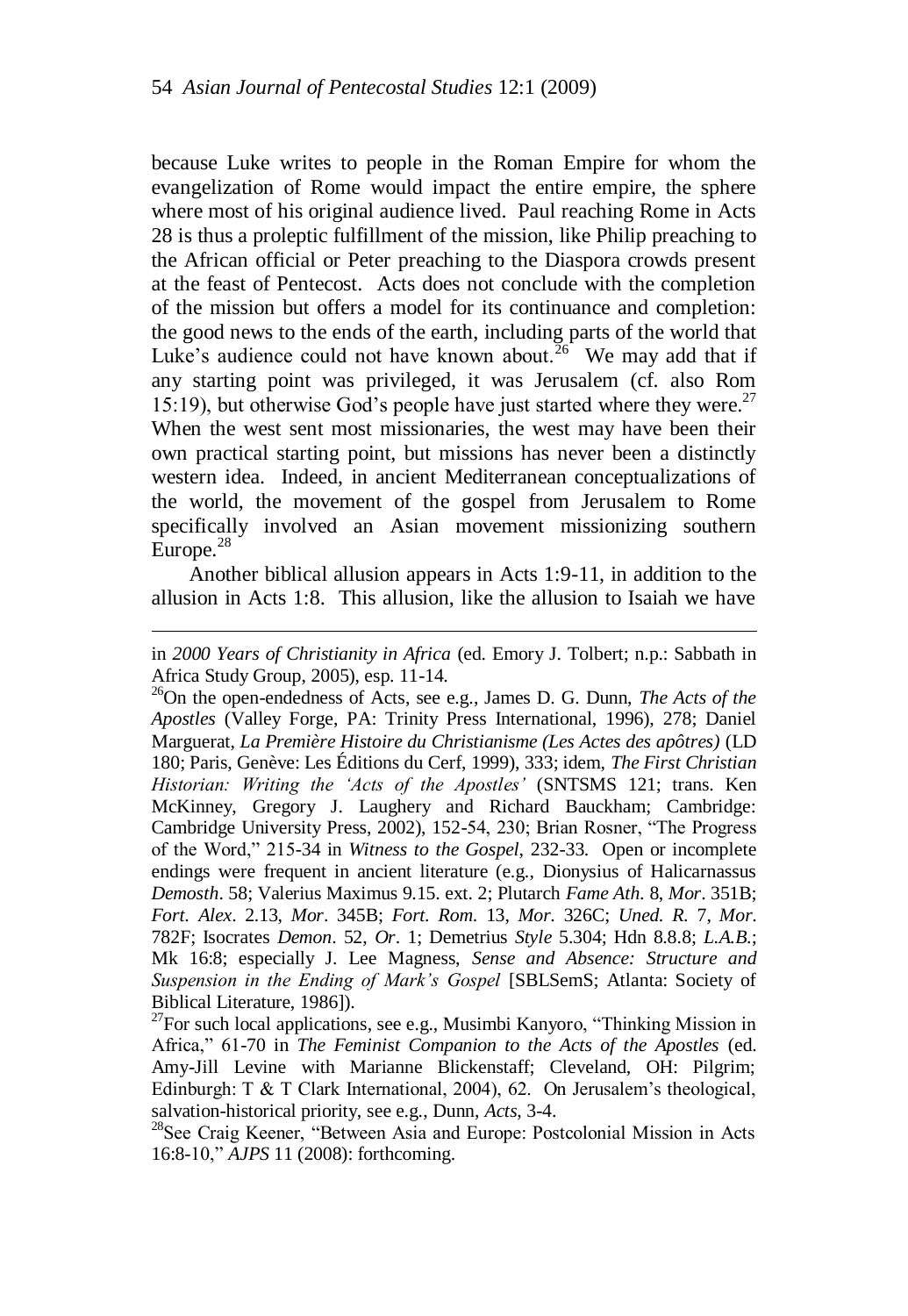noted above, also implies Spirit-empowered witness, because it evokes the model of prophetic empowerment. In this passage, Jesus ascends to heaven after promising the Spirit. The most obvious allusion to an ascension that Luke could expect all of his biblically informed audience to catch is an allusion to Elijah.<sup>29</sup> When he ascended to heaven, he left for Elisha, his successor, a double portion of the Spirit who had rested on him  $(2 \text{Kgs } 2.9-14).^{30}$  As that OT account provided for the transition between narratives about Elijah"s ministry and those about Elisha's, so the present account functions as a transition between Jesus' ministry in Luke's Gospel and that of his appointed agents in Acts.<sup>31</sup> Again, we see an allusion to the same Spirit who empowered the prophets.

#### 2. *Preparation* for Pentecost (Acts 1:12-26)

Although we will address preparation for Pentecost much more briefly than the promise of Pentecost, this account is also crucial to Luke"s point. Part of the narrative involves reestablishing the leadership structure of the Twelve, assigned by Jesus, presumably (as in some other ancient models) as an expression of expectation in Israel's restoration.<sup>32</sup> For them to restore the leadership structure was

 $29$ On Gentile ascension narratives more generally, see e.g., Charles H. Talbert, "The Myth of a Descending-Ascending Redeemer in Mediterranean Antiquity," *NTS* 22 (4, July 1976): 418-40; Rick Strelan, *Strange Acts: Studies in the Cultural World of the Acts of the Apostles* (BZNW 126; Berlin, New York: Walter de Gruyter, 2004), 42-47; Wilfried Eckey, *Die Apostelgeschichte: Der Weg des Evangeliums von Jerusalem nach Rom* (2 vols.; Neukirchen-Vluyn: Neukirchener Verlag, 2000), 57-60; for the closer Jewish ascension narratives, see e.g., Arie W. Zwiep, *The Ascension of the Messiah in Lukan Christology* (NovTSup 87; Leiden: Brill, 1997), 41-75; Paul Palatty, "The Ascension of Christ in Lk-Acts (An exegetical critical study of Lk 24,50-53 and Acts 1,2-3, 9-11)," *Bible Bhashyam* 12 (2, 1986): 100-17.

<sup>30</sup>For this biblical account as the closest model, see also e.g., Zwiep, *Ascension*, 59-63, 194; Kenneth Duncan Litwak, *Echoes of Scripture in Luke-Acts: Telling the History of God"s People Intertextually* (JSNTSup 282; London, New York: T&T Clark International, 2005), 149-50.

<sup>31</sup>On succession narratives and Acts, see Charles H. Talbert, *Reading Luke-Acts in its Mediterranean Milieu* (NovTSup 107; Leiden: Brill, 2003), 19-55 (though most scholars do not find as much biographic character in Acts as Talbert does).

<sup>32</sup>See discussion in Turner, *Power*, 301; Pao, *Isaianic Exodus*, 123-29. Most scholars recognize the choice of the Twelve as symbolizing a restoration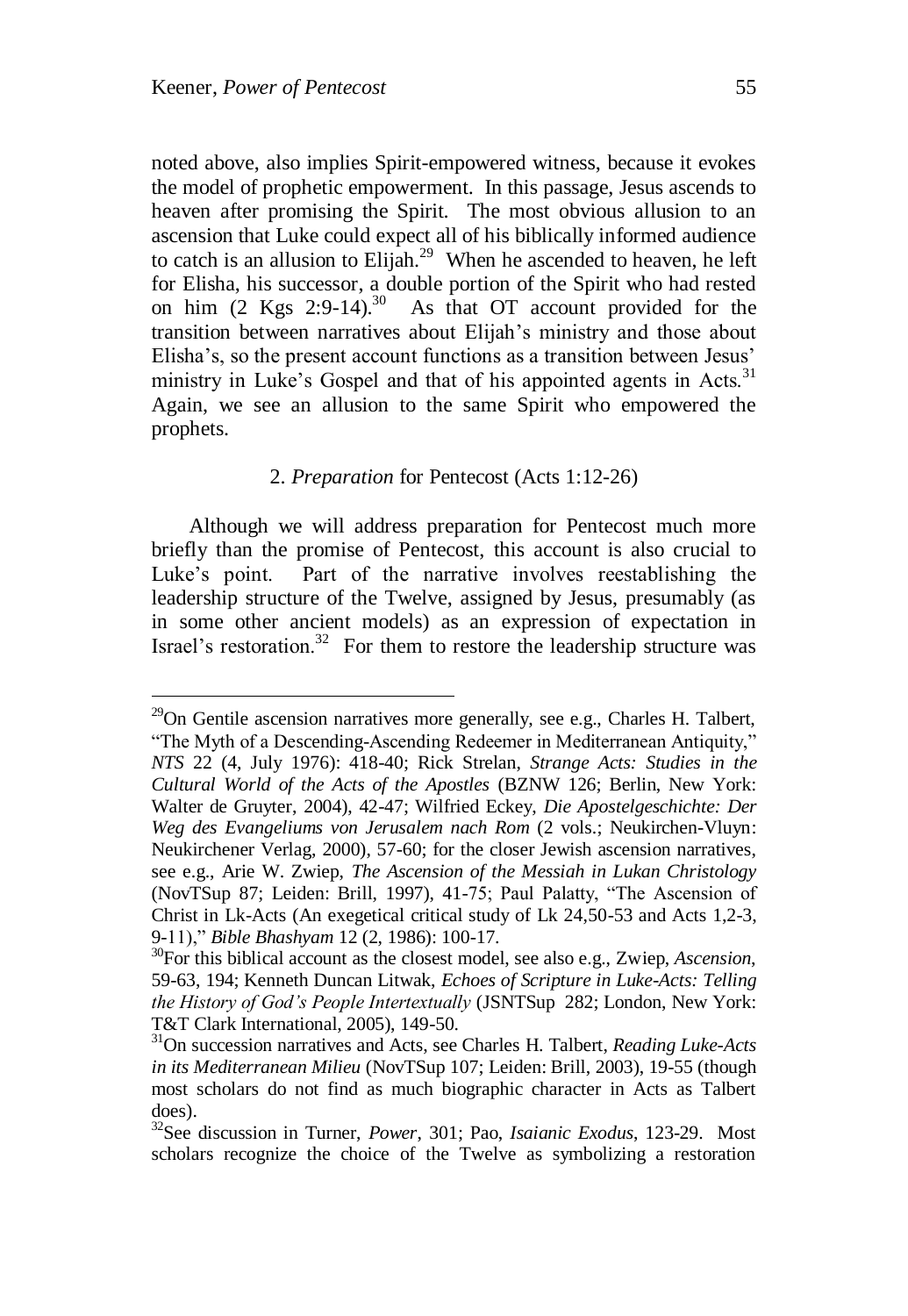to prepare for Jesus" promise in faith. Some things happen only when God is ready, but he allows those who trust him to prepare for them in advance (e.g., 1 Chron 22:14-16; 28:11-19).

A key element that frames the section about preparing for the Spirit's coming is the emphasis on prayer together and unity  $(1:14;$ 2:1). Prayer is a frequent theme in Luke-Acts,  $33$  and often precedes the coming of the Spirit there. $34$  Thus of the four Gospels only Luke mentions that the Spirit descended on Jesus when he was "praying" (Lk 3:21-22). When the assembly of believers prayed together in Acts

movement, analogous to 1QS 8.1-2; 4Q259 2.9 (Joachim Jeremias, *New Testament Theology* [New York: Charles Scribner"s Sons, 1971], 234-35; F. F. Bruce, "Jesus and the Gospels in the Light of the Scrolls." 70-82 in *The Scrolls and Christianity: Historical and Theological Significance* [ed. Matthew Black; London: S.P.C.K, 1969], 75-76; James H. Charlesworth, *Jesus within Judaism: New Light from Exciting Archaeological Discoveries* [ABRL; New York: Doubleday, 1988], 138; E. P. Sanders, *Jesus and Judaism* [Philadelphia: Fortress, 1985], 104).

<sup>33</sup>See e.g., François Bovon, *Luke the Theologian: Thirty-Three Years of Research (1950-1983)* (trans. Ken McKinney; Allison Park, PA: Pickwick Publications, 1987), 400-3; Allison A. Trites, "The Prayer Motif in Luke-Acts," 168-86 in *Perspectives on Luke-Acts* (ed. Charles H. Talbert; Danville, VA: Association of Baptist Professors of Religion; Edinburgh: T. & T. Clark, 1978); Robert J. Karris, *What Are They Saying about Luke and Acts? A Theology of the Faithful God* (New York: Paulist, 1979), 74-83; Steven F. Plymale, *The Prayer Texts of Luke-Acts* (AUSt 7, Theology and Religion 118; New York: Peter Lang, 1991); Kyu Sam Han, "Theology of Prayer in the Gospel of Luke," *JETS* 43 (4, 2000): 675-93; Ignatius Jesudasan, "Prayer in the Acts of the Apostles," *Journal of Dharma* 28 (4, 2003): 543-48; Michael Green, *Thirty Years that Changed the World: The Book of Acts for Today* (Grand Rapids, Cambridge: Eerdmans, 2002), 268-73; Frank Thielman, *Theology of the New Testament* (Grand Rapids: Zondervan, 2005), 142-46; David Crump, *Jesus the Intercessor: Prayer and Christology in Luke-Acts* (Grand Rapids: Baker, 1999; originally WUNT 2.49; Tübingen: Mohr-Siebeck, 1992); S. John Roth, "Jesus the Pray-er," *CurTM* 33 (6, Dec. 2006): 488-500; Peter T. O"Brien, "Prayer in Luke-Acts," *TynBul* 24 (1973): 111-27.

<sup>34</sup>For the connection, cf. e.g., J. H. E. Hull, *The Holy Spirit in the Acts of the Apostles* (London: Lutterworth, 1967; Cleveland: The World Publishing Company, 1968), 48; Earl Richard, "Pentecost as a Recurrent Theme in Luke-Acts," 133-49 in *New Views on Luke and Acts* (ed. Earl Richard; Collegeville, MN: Glazier, Liturgical Press, 1990), 135; Ju Hur, *A Dynamic Reading of the Holy Spirit in Luke-Acts* (JSNTSup 211; Sheffield: Sheffield Academic Press, 2001), 270. The point need not be prayer for the Spirit so much as the Spirit coming to prayerful people (Graham H. Twelftree, "Prayer and the Coming of the Spirit in Acts," *ExpT* 117 (7, 2006): 271-76).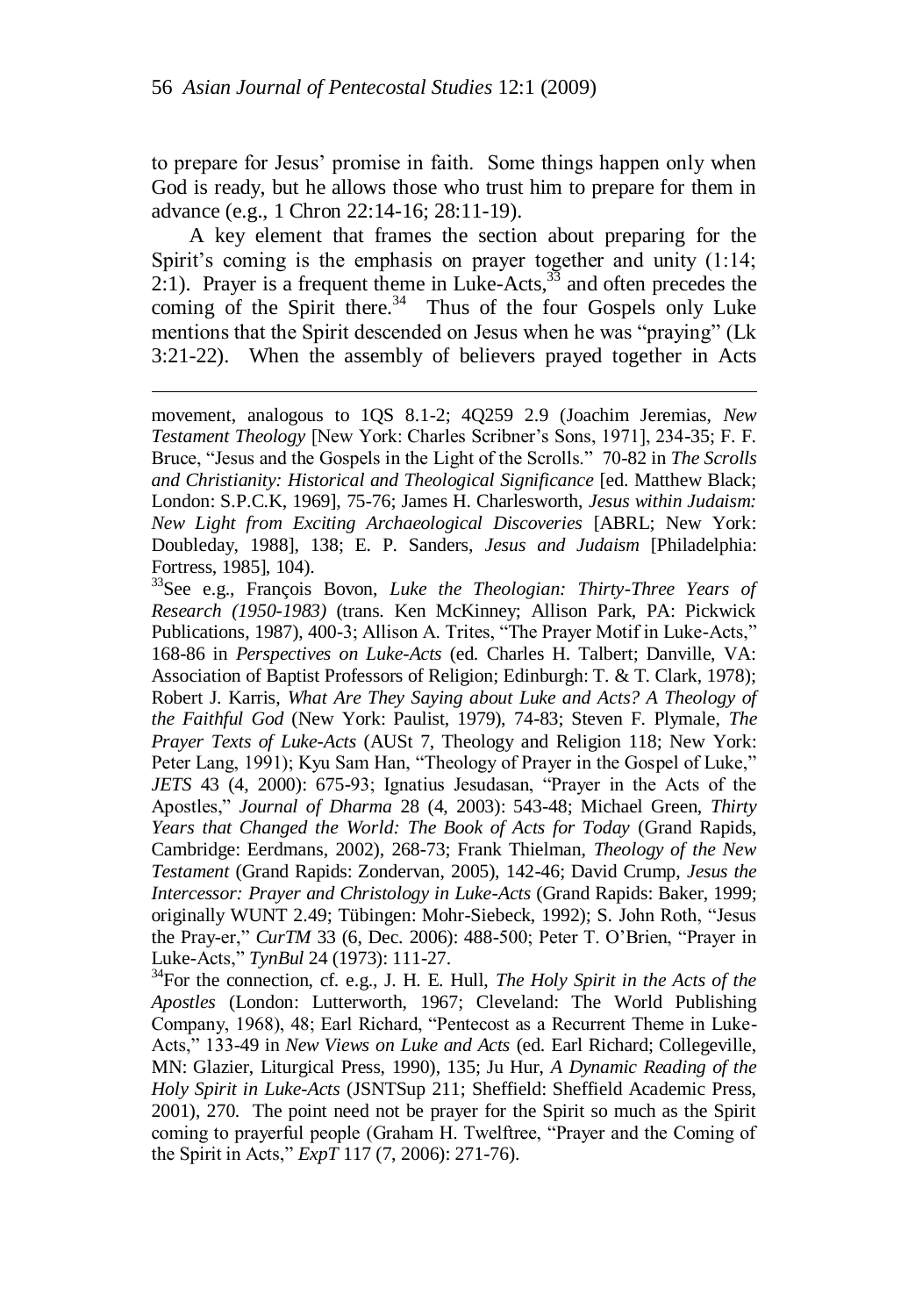4:31, they were filled with the Spirit. Peter and John prayed for the Samaritans to receive the Spirit  $(8:15)$ . Saul was filled with the Spirit (9:17) after he had been praying (9:11). The Spirit likewise fell on Cornelius and his guests (10:44), and Cornelius had been praying (10:30). Although Luke does not always associate the Spirit with prayer, the connection is frequent enough, and sometimes clear enough (especially in 4:31), to reinforce the importance of prayer in preparing for the Spirit's coming. Luke's first volume is most explicit on this point: the discussion of prayer in Lk 11:1-13 climaxes in prayer"s chief object, the gift of God"s own person and presence, namely, the Holy Spirit (Lk 11:13). In that passage, Jesus promises that God will not withhold this blessing from any who ask and seek insistently for it.<sup>35</sup>

#### 3. The *Proofs* of Pentecost (2:2-4)

Three signs publicly demonstrate the Spirit's coming on the day of Pentecost: wind (2:2), fire (2:3), and worship in languages unknown to the speakers  $(2.4)$ .<sup>36</sup> Of the three, the third will call for the greatest comment.

The wind and fire here both evoke earlier biblical theophanies (e.g., Ex 3:2; 2 Sam 5:24; 1 Kgs 19:11-12; Job 38:1; Ps 29:3-10; 97:2- 5; 104:3; Is 6:4; 29:6; 30:27-28; 66:15; Ezek 1:4),  $37$  and scholars often compare them with phenomena accompanying God"s revelation at Sinai (Ex 19:16-20; Deut 4:11, 24).<sup>38</sup> Moreover, these theophanic

 $35$ The context may involve persistence, but it probably also involves the issue of honor and shame, perhaps the honor of God bound up with his promise or with the need of his people (see Kenneth Ewing Bailey, *Poet and Peasant: A Literary Cultural Approach to the Parables in Luke* [Grand Rapids: Eerdmans, 1976], 126-28; Alan F. Johnson, "Assurance for Man: The Fallacy of Translating *Anaideia* by "Persistence" in Luke 11:5-8," *JETS* 22 [2, June 1979]: 125-31; E. W. Huffard, "The Parable of the Friend at Midnight: God"s Honor or Man"s Persistence?" *Restoration Quarterly* 21 [3, 1978]: 154-60).

<sup>36</sup>I treated Acts 2 at greater length in Keener, *Spirit*, 190-213; and especially in my forthcoming Acts commentary.

<sup>37</sup>Cf. also *Jub*. 1:3; *L.A.E*. 25:3; *4 Ezra* 3:19; for Greek analogies to theophanies, cf. Pieter W. Van der Horst, "Hellenistic Parallels to the Acts of the Apostles," *JSNT* 25 (Oct. 1985): 49-60, here 49-50. In the context of Elijah"s succession, see 2 Kgs 2:11.

<sup>38</sup>E.g., Jervell, *Apostelgeschichte*, 133, 138; Matthias Wenk, *Community-Forming Power: The Socio-Ethical Role of the Spirit in Luke-Acts* (JPTSup 19; Sheffield: Sheffield Academic Press, 2000), 246-51; Joseph A. Fitzmyer, *The Acts of the Apostles: A New Translation with Introduction and Commentary*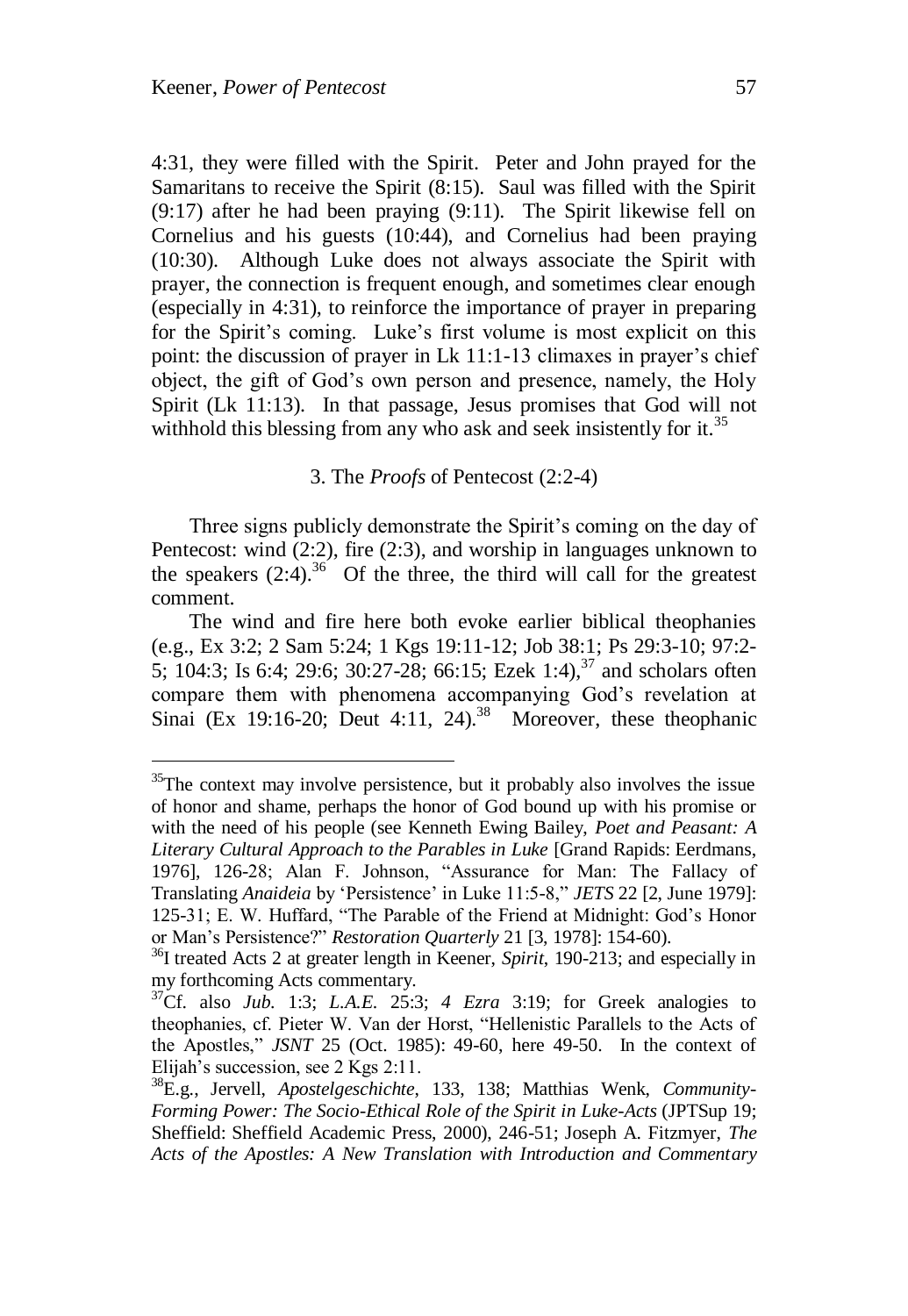elements recall a theme that we observed earlier: the Spirit comes as a foretaste, an initial experience, of the future world.<sup>39</sup> Wind evokes the image of end-time, resurrection life that may be inferred in Ezek 37:9,  $14;^{40}$  fire often evoked eschatological judgment,<sup>41</sup> including when paired with the Spirit in Lk 3:16 (see Lk 3:9, 17).<sup>42</sup> The eschatological era was breaking into the present, a point reinforced explicitly by Peter's opening explanation that the outpoured prophetic Spirit demonstrated the arrival of the "last days" (2:17), the eschatological time of salvation (2:20-21).

Tongues, however, is the most significant of the three signs for Luke, being repeated at initial outpourings in Acts 10:46 and 19:6. This speaking in tongues is also more strategic for Luke's narrative because what follows hinges on it: tongues provides the catalyst for the multicultural audience's recognition of God's activity (2:5-13), and the

<sup>(</sup>AB 31; New York: Doubleday, 1998), 234. Scholars differ on whether this passage in Acts contains specific allusions to Sinai, however.

<sup>39</sup>Cf. also e.g., C. F. Sleeper, "Pentecost and Resurrection," *JBL* 84 (Dec. 1965): 389-99, here 390; William Barclay, "Acts ii.14-40," *ExpT* 70 (1958-59): 196-99, here 198-99; Henry J. Cadbury, "Acts and Eschatology," 300-11 in *The Background of the New Testament and Its Eschatology: Essays in honour of Charles Harold Dodd* (ed. W. D. Davies and D. Daube; Cambridge: Cambridge University, 1964), 300; A. P. O"Hagan, "The First Christian Pentecost (Acts 2:1-13)," *SBFLA* 23 (1973): 50-66; M.-É. Boismard and A. Lamouille, *Les Actes des Deux Apôtres* (Études Bibliques, n.s. 12; 3 vols.; Paris: Librairie Lecoffre, 1990), 2:101.

 $^{40}$ For this background here, see e.g., Joseph A. Grassi, "Ezekiel xxxvii.1-14 and the New Testament," *NTS* 11 (2, Jan. 1965): 162-64, here 164; F. F. Bruce, *Commentary on the Book of the Acts: The English Text with Introduction, Exposition and Notes* (NICNT; Grand Rapids: Eerdmans, 1977), 54; Richard N. Longenecker, *Acts* (ExpBC; Grand Rapids: Zondervan, 1995), 66; Eddie Gibbs, "The Launching of Mission: The Outpouring of the Spirit at Pentecost, Acts 2:1-41," 18-28 in *Mission in Acts: Ancient Narratives in Contemporary Context* (ed. Robert L. Gallagher and Paul Hertig; AmSocMissS 34; Maryknoll, NY: Orbis, 2004), 21.

<sup>41</sup>E.g., Is 26:11; 66:15-16, 24; CD 2.4-6; *1 En*. 103:8; *Sib. Or*. 4.43, 161, 176- 78; 2 Thess 1:6-7.

<sup>42</sup>See discussion in Menzies, *Development*, 137-44; Keener, *Spirit*, 127. Cf. also Lk 12:49-50 (as understood in John A. T. Robinson, *Twelve New Testament Studies* [SBT 34; London: SCM, 1962], 161; James D. G. Dunn, *Baptism in the Holy Spirit: A Re-examination of the New Testament Teaching on the Gift of the Spirit in relation to Pentecostalism Today* [SBT, 2d ser., 15; London: SCM, 1970], 42).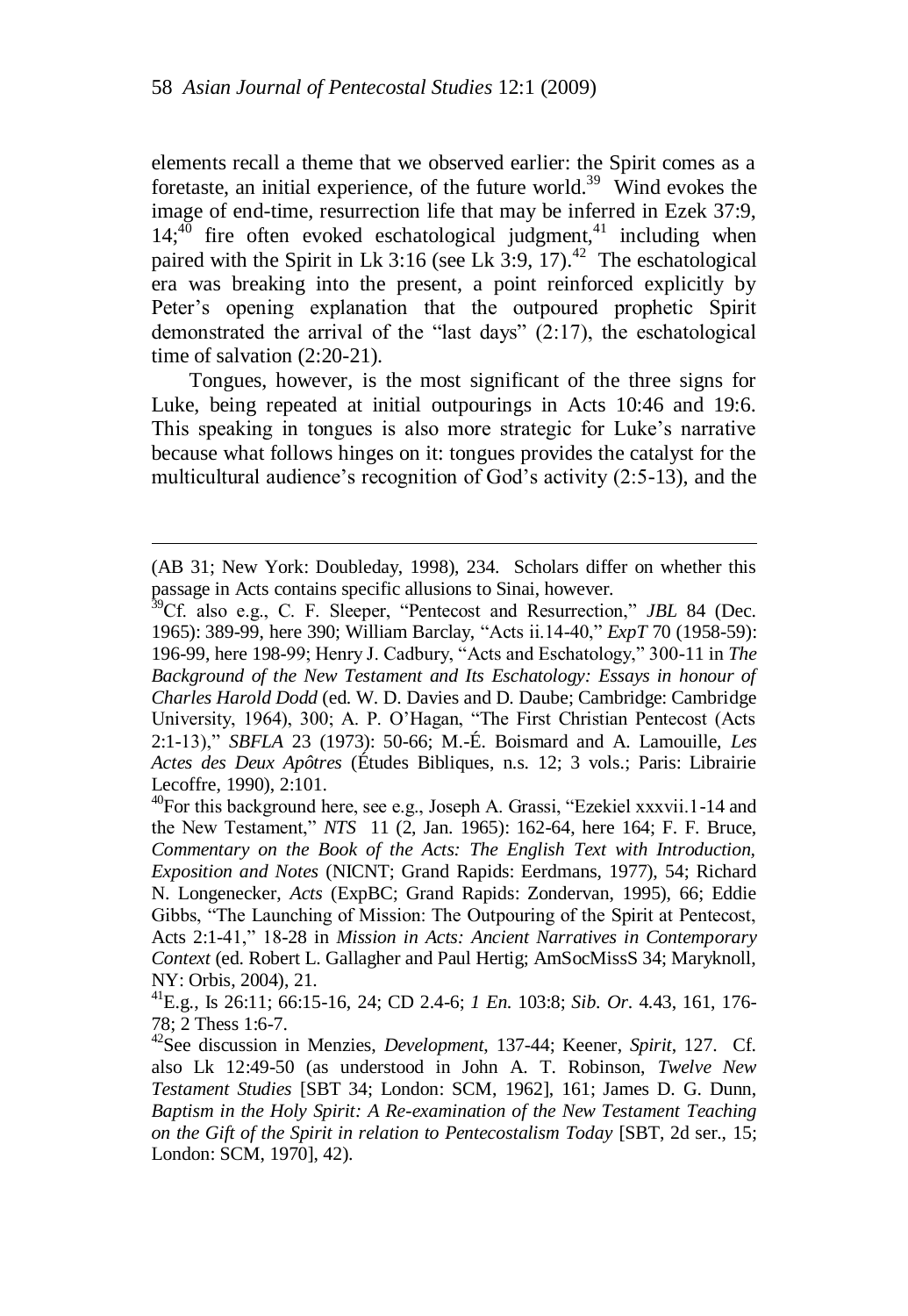starting point for Peter's message: "This is what Joel meant ..." (2:16-17).

Further, tongues does not appear here arbitrarily, as one possible sign among many. Instead, it relates to Acts' theme articulated in Acts 1:8: Spirit-inspired, cross-cultural witness. Luke recounts that they were "speaking in other languages even as the Spirit was giving them inspired utterance" (2:4). Peter goes on to explain the phenomenon biblically as a form of inspired, prophetic speech, noting that it fulfills Joel"s prediction that God"s people would prophesy (2:17-18). But Luke"s emphasis in 1:8 is prophetic witness for Christ, bringing the "word of the Lord" (e.g., 8:25; 12:24; 13:48-49). Why then does he choose to point to tongues as an important example of this, mentioning it at three distinct outpourings of the Spirit? Undoubtedly, Luke emphasizes the connection between tongues and the Spirit because it so well symbolizes his theme of Spirit-empowered *cross-cultural* witness. If God"s people can worship God in other people"s languages, how much more can they share the good news through languages that they share in common? That is, worshiping God in other people's languages shows that God has empowered the church to cross all cultural and linguistic barriers with his gospel.<sup>43</sup>

Here is where early Pentecostals picked up on a connection that most (though not all) traditional scholars historically missed.<sup>44</sup> Late

<sup>&</sup>lt;sup>43</sup>See Craig S. Keener, "Why Does Luke Use Tongues as a Sign of the Spirit's Empowerment?" *JPT* 15 (2, 2007): 177-84; idem, *3 Crucial Questions about the Holy Spirit* (Grand Rapids: Baker, 1996), 69; idem, *Gift & Giver: The Holy Spirit for Today* (Grand Rapids: Baker, 2001), 180; John V. York, *Missions in the Age of the Spirit* (foreword by Byron D. Klaus; Springfield, MO: Logion, 2000), 80, 185-86; Francis Watson, *Paul, Judaism, and the Gentiles: Beyond the New Perspective* (rev. ed.; Grand Rapids: Eerdmans, 2007), 68-69; cf. earlier e.g., William Wrede, *The Messianic Secret* (trans. J. C. G. Greig; reprint, Cambridge: James Clarke & Company, 1971), 232; Alfred Wikenhauser, *Die Apostelgeschichte übersetzt und erklärt* (RNT 5; Regensburg: Pustet, 1938;  $4<sup>th</sup>$  ed., 1961), 38; R. P. C. Hanson, *The Acts in the Revised Standard Version, With Introduction and Commentary* (Oxford: Clarendon, 1967), 63-64; and especially George Eldon Ladd, *The Young Church* (New York: Abingdon, 1964), 56; Dupont, *Salvation*, 52, 59; Krister Stendahl, *Paul Among Jews and Gentiles and Other Essays* (Philadelphia: Fortress, 1976), 118-19; John J. Kilgallen, *A Brief Commentary on the Acts of the Apostles* (New York, Mahwah: Paulist, 1988), 16.

<sup>&</sup>lt;sup>44</sup>Still, some others have seen the connection between tongues and crosscultural ministry or unity, especially earlier in history; see e.g., Origen *Comm. Rom*. on Rom 1:14; Chrysostom *Hom. Cor*. 35.1; Bede *Comm. Acts* 2.3A; Leo the Great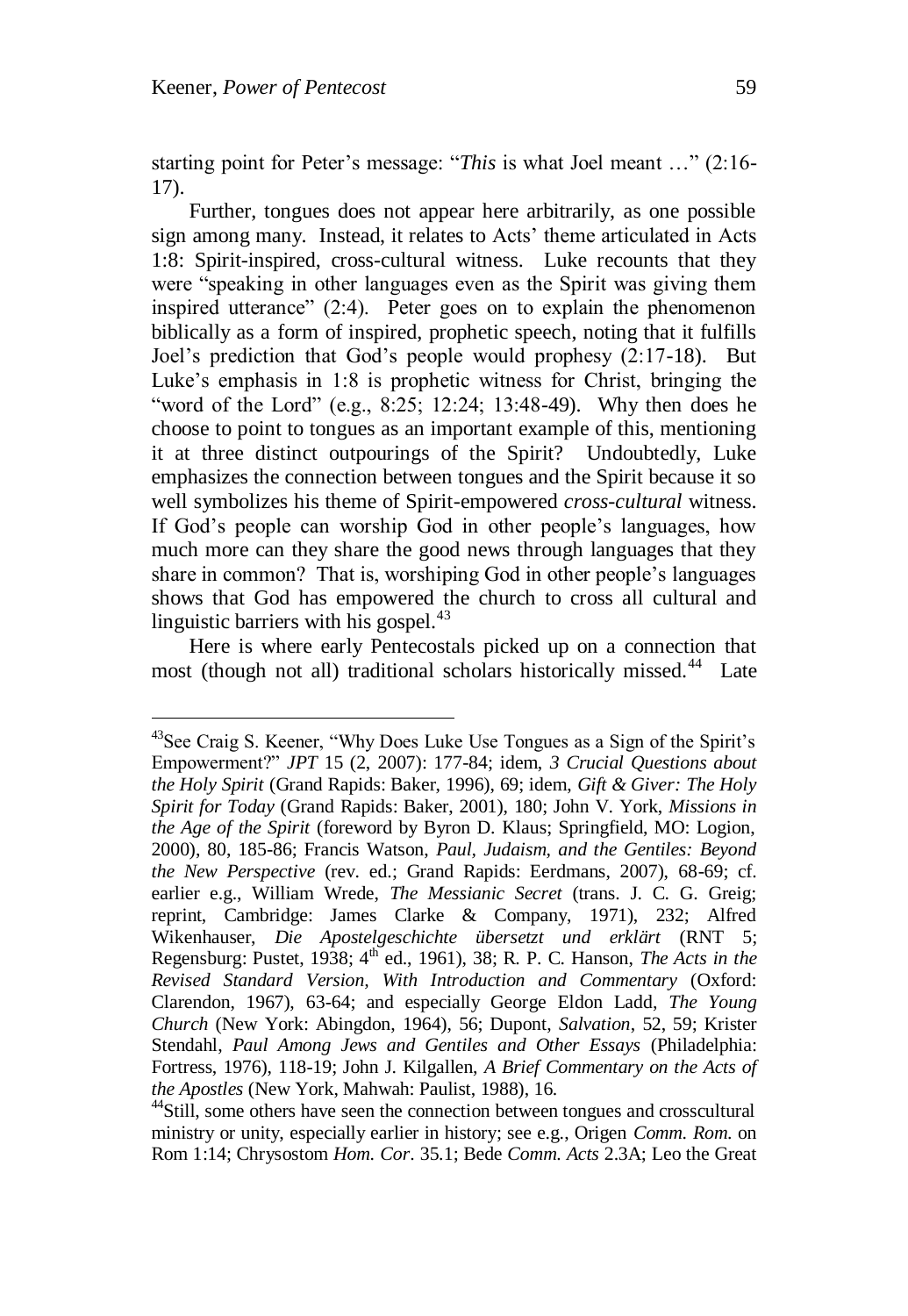nineteenth-century radical evangelicals stressed holiness, missions, and healing. Many sought what they called the "baptism in the Holy Spirit" and were praying for God to provide "missionary tongues," which they believed were supernaturally endowed languages that would enable them to skip the lengthy process of language-learning in missions.<sup>45</sup> The early Pentecostals experienced tongues-speaking in this expectant milieu.

The earliest Pentecostals sought "missionary tongues" and sought the Spirit for empowerment for mission  $(1.8)$ .<sup>46</sup> Many left for foreign countries to try out their "missionary tongues," and many were cruelly disappointed. Although Pentecostals kept tongues for prayer (as in 1 Cor 14:13-14), most abandoned the "missionary tongues" idea.<sup>47</sup> Yet

*Sermon* 75.2; more recently, cf. J. W. Packer, *Acts of the Apostles* (Cambridge Bible Commentary; Cambridge: University Press, 1966), 27; and most scholars listed above.

<sup>45</sup>See e.g., Allan Anderson, *An Introduction to Pentecostalism: Global Charismatic Christianity* (Cambridge: Cambridge University, 2004), 33-34; Gary B. McGee, "The Radical Strategy in Modern Mission: The Linkage of Paranormal Phenomena with Evangelism," 69-95 in *The Holy Spirit and Mission Dynamics* (ed. C. Douglas McConnell; Evangelical Missiological Society Series 5; Pasadena: William Carey, 1997), 77-78, 80-83.

<sup>&</sup>lt;sup>46</sup>Gary B. McGee, "Early Pentecostal Hermeneutics: Tongues as Evidence in the Book of Acts," 96-118 in *Initial Evidence: Historical and Biblical Perspectives on the Pentecostal Doctrine of Spirit Baptism* (ed. Gary B. McGee; Peabody: Hendrickson, 1991), 102; idem, "The Radical Strategy," 47- 59 in *Signs & Wonders in Ministry Today* (ed. Benny C. Aker and Gary B. McGee; foreword by Thomas E. Trask; Springfield, MO: Gospel Publishing House, 1996), 52-53; James R. Goff. Jr., "Initial Tongues in the Theology of Charles Fox Parham," 57-71 in *Initial Evidence: Historical and Biblical Perspectives on the Pentecostal Doctrine of Spirit Baptism* (ed. Gary B. McGee; Peabody: Hendrickson, 1991), 64-65; Douglas Jacobsen, *Thinking in the Spirit: Theologies of the Early Pentecostal Movement* (Bloomington, IN: Indiana University, 2003), 25, 49-50, 74, 76, 97; Cecil M. Robeck, Jr., *The Azusa Street Mission & Revival: The Birth of the Global Pentecostal Movement* (Nashville: Thomas Nelson, 2006), 41-42, 236-37, 243, 252; see especially Gary B. McGee, "Shortcut to Language Preparation? Radical Evangelicals, Missions, and the Gift of Tongues," *IBMR* 25 (July 2001): 118-23.

<sup>47</sup>Grant Wacker, *Heaven Below: Early Pentecostals and American Culture* (Cambridge: Harvard University, 2001), 47-51; Gary B. McGee, *People of the Spirit: The Assemblies of God* (Springfield, MO: Gospel Publishing House, 2004), 77-78; Neil Hudson, "Strange Words and Their Impact on Early Pentecostals: A Historical Perspective," 52-80 in *Speaking in Tongues: Multi-Disciplinary Perspectives* (ed. Mark J. Cartledge; SPCI; Waynesboro, GA;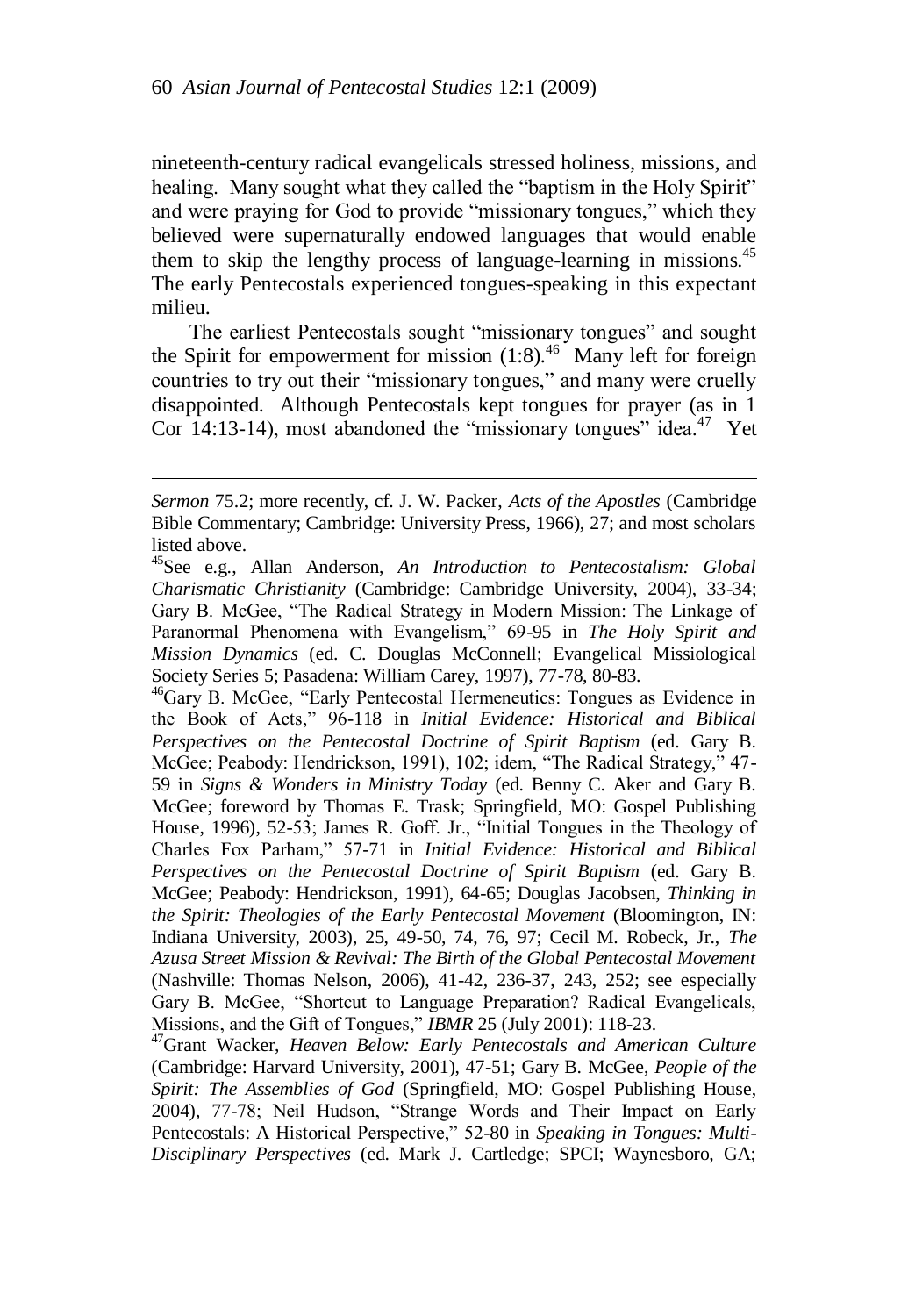l

at the risk of sounding controversial, I believe that they were *right* about the connection between missions and tongues-speaking that they saw in Acts. Granted, neither in Acts nor in early Pentecostalism did tongues provide a substitute for language-learning (nor, I might add regretfully, does it usually perform that service for scholars preparing for their doctoral language exams). While people have sometimes recognized the languages spoken,<sup>48</sup> that does not seem to be the primary purpose of the gift.

Yet tongues is important precisely because it aptly illustrates Luke"s emphasis on the power of the Spirit to speak for God across cultural barriers. Tongues is not an arbitrary sign, but a sign that God has empowered his servants to exalt him in others' languages. Even among charismatic scholars, there is not absolute agreement whether every *individual* who receives this empowerment prays in tongues.<sup>49</sup> Nevertheless, those who observe Luke's narrative closely should recognize, whatever their own experience or theology, that tongues evidences the *character* of the experience: God has empowered his witnesses to cross cultural barriers with his gospel.

Bletchley, Milton Keynes, UK: Paternoster, 2006), 61-63; Allan Anderson, "To All Points of the Compass: The Azusa Street Revival and Global Pentecostalism," *Enrichment* 11 (2, Spring 2006): 164-72, here 167; especially Gary B. McGee, "Strategies for Global Mission," 203-24 in *Called & Empowered: Global Mission in Pentecostal Perspective* (ed. Murray A. Dempster, Byron D. Klaus and Douglas Petersen; Peabody, MA: Hendrickson, 1991), 204 (noting its waning already by 1906). By contrast, Parham never abandoned it (Anderson, *Pentecostalism*, 190).

<sup>48</sup>E.g., Wayne E. Warner, *The Woman Evangelist: The Life and Times of Charismatic Evangelist Maria B. Woodworth-Etter* (Studies in Evangelicalism 8; Metuchen, NJ: Scarecrow, 1986), 256-57; Rex Gardner, *Healing Miracles: A doctor investigates* (London: Darton, Longman and Todd, 1986), 38, 142-43; McGee, "Shortcut"; idem, *People of Spirit*, 24, 46-47, 57, 61, 64, 75; Robeck, *Mission*, 268-69; Gordon Lindsay, *John G. Lake: Apostle to Africa* (Dallas, TX: Christ for the Nations, 1981), 25, 27; Edith Blumhofer, "Portrait of a Generation: Azusa Street Comes to Chicago," *Enrichment* 11 (2, Spring 2006): 95-102, here 96, 99; Vinson Synan, *Voices of Pentecost: Testimonies of Lives Touched by the Holy Spirit* (Ann Arbor, MI: Servant Publications, 2003), 60, 76-77, 84, 101-2; most extensively, Ralph W. Harris, *Acts Today: Signs & Wonders of the Holy Spirit* (Springfield, MO: Gospel Publishing House, 1995), 108-30.

<sup>49</sup>See e.g., Henry I. Lederle, "Initial Evidence and the Charismatic Movement: An Ecumenical Appraisal," 131-41 in *Initial Evidence*; earlier, see e.g., McGee, "Hermeneutics," 107-10; Jacobsen, *Thinking in Spirit*, 293, 314-13, 395 n. 4.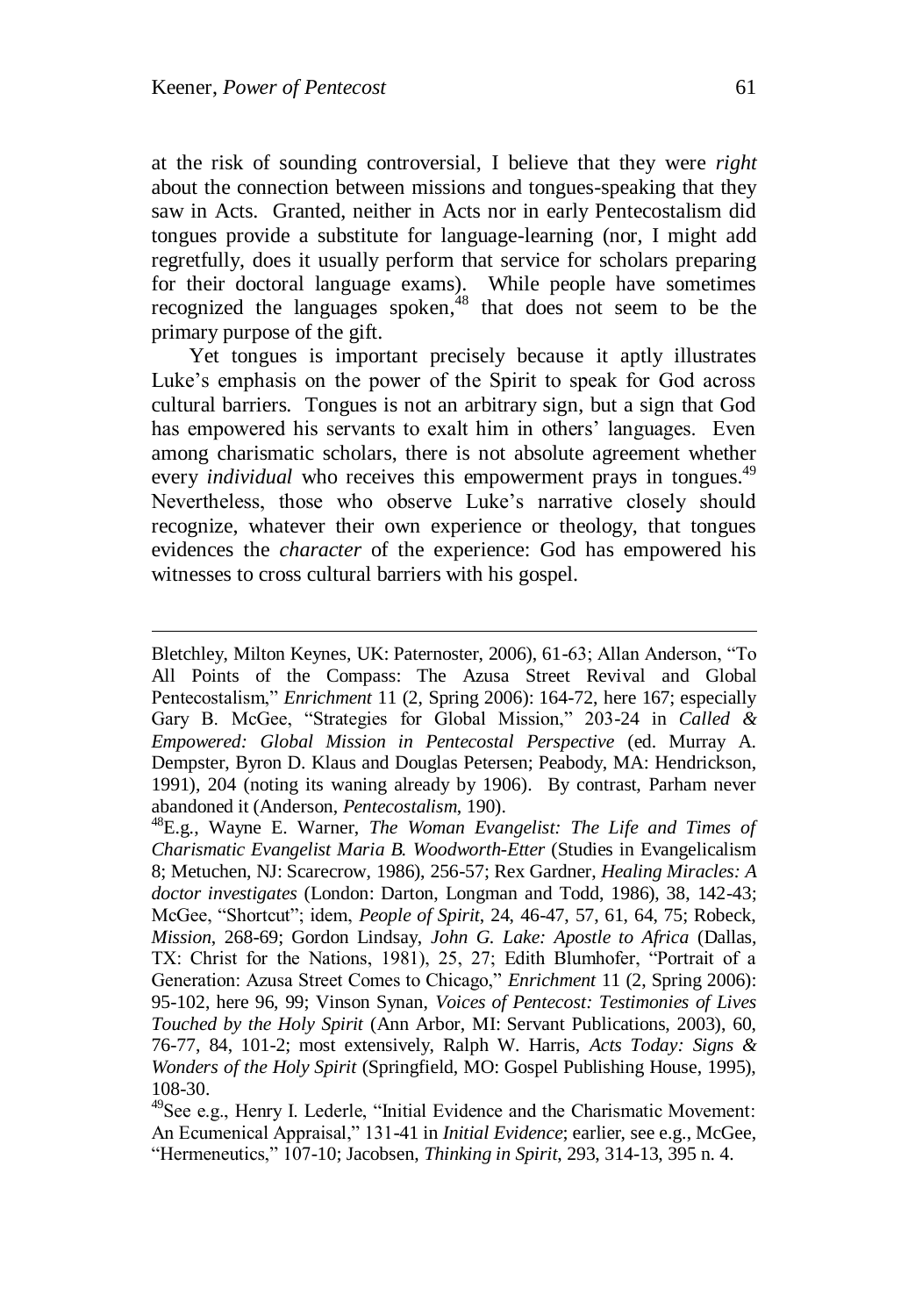It is probably no coincidence that Pentecostalism in one century experienced perhaps the most massive growth rates of any Christian movement in history, given that it was birthed in a context that emphasized holiness (uncompromised devotion to God), prayer, faith and missions. Of course, that connection also serves as a warning, because many movements that began with such emphases and growth rates eventually cooled and were supplanted by other movements of God"s Spirit. We do not retain the Spirit merely by retaining a heritage or tradition that enshrines a past experience of the Spirit, or simply repeating what our predecessors have done. As we have seen, the earliest Pentecostals were flexible, correcting their ideas where needed.<sup>50</sup> To maintain the blessing that inaugurated Pentecostalism, we need what made it really work: *God"s Spirit*. As we noted at the beginning of this paper, we cannot do his work without him.

## 4. The *Peoples* of Pentecost (Acts 2:5-13)

Luke's narrative goes on to reinforce the point that we have just observed with a proleptic foreshadowing of the gospel reaching the ends of the earth. Luke indicates the presence of Diaspora Jews "from every nation under heaven" (2:5). Although they are Jewish, the breadth of their geographic exposure foreshadows the mission to the nations laid out in  $1:8$ <sup>51</sup> just like the African "ends of the earth" in 8:26-40 or evangelizing in the heart of the empire in 28:16-31.

Although there is no absolute consensus, most scholars think that Luke here alludes to the account of the Tower of Babel.<sup>52</sup> (This was

 $50$ Early Pentecostalism exhibited flexibility on secondary theological questions (Henry I. Lederle, *Treasures Old and New: Interpretations of "Spirit-Baptism" in the Charismatic Renewal Movement* [Peabody: Hendrickson, 1988], 29-31, esp. 29; see also Walter J. Hollenweger, *The Pentecostals* [Peabody: Hendrickson, 1988; reprint of London: SCM, 1972], 32, 331-36). Among more recent examples of change: today Pentecostal scholarship is flourishing. The Spirit's shaping of our intellectual perspectives, though not always emphasized traditionally, is important (cf. Craig Keener, ""Fleshly" versus Spirit Perspectives in Romans 8:5-8," 211-29 in *Paul: Jew, Greek and Roman* [ed. Stanley Porter; PAST 5; Leiden: Brill, 2008]).

<sup>51</sup>Cf. e.g., Martin Dibelius, *Studies in the Acts of the Apostles* (ed. H. Greeven. Trans. M. Ling; New York: Charles Scribner's Sons, 1956), 106; F. J. Foakes-Jackson, *The Acts of the Apostles* (MNTC; London: Hodder & Stoughton, 1931), 11; Robinson, *Studies*, 167.

<sup>52</sup>E.g., C. F. D. Moule, *Christ"s Messengers: Studies in the Acts of the Apostles* (New York: Association, 1957), 23; Bruce, *Commentary*, 64; Justo L.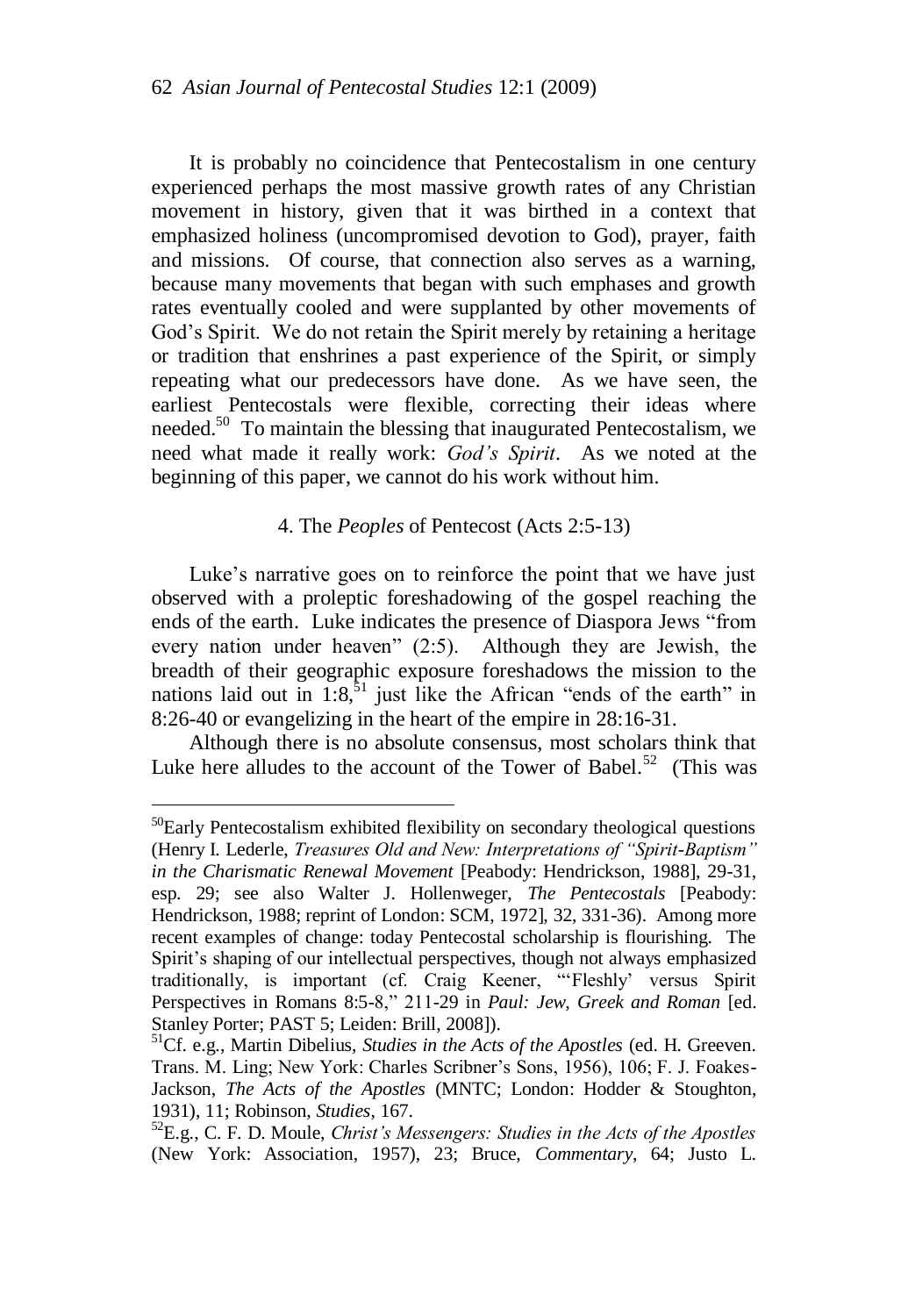the view of many ancient commentators<sup>53</sup> and early Pentecostals<sup>54</sup> as well as that of many modern scholars.) Luke provides a list of nations from which these Jewish worshipers came (2:9-11), and such a list would evoke most easily the Bible's first list of nations in Gen 10.<sup>55</sup> That list was followed in Gen 11:1-9 by God coming down to scatter the languages.<sup>56</sup> Whereas God scatters languages there in judgment, he scatters languages here to bring a new cross-cultural *unity* in the Spirit. $57$ 

Cross-cultural unity is a major activity of the Spirit. The Azusa Street Revival occurred in a historical context of revivals elsewhere in

González, *Acts: The Gospel of the Spirit* (Maryknoll, NY: Orbis, 2001), 39; Stendahl, *Paul*, 117; Bert B. Dominy, "Spirit, Church, and Mission: Theological Implications of Pentecost," *SWJT* 35 (2, 1993): 34-39; D. Smith, "What Hope After Babel? Diversity and Community in Gen 11:1-9; Exod 1:1- 14; Zeph 3:1-13 and Acts 2:1-13," *HBC* 18 (2, 1996): 169-91; F. Scott Spencer, *Acts* (Sheffield: Sheffield Academic Press, 1997), 32-33; Georgette Chéreau, "De Babel à la Pentecôte. Histoire d"une bénédiction," *NRTh* 122 (1, 2000): 19- 36; Alexander Venter, *Doing Reconciliation: Racism, Reconciliation and Transformation in the Church and World* (Cape Town, South Africa: Vineyard International Publishing, 2004), 155; Max Turner, "Early Christian Experience and Theology of "Tongues"—A New Testament Perspective," 1-33 in *Speaking in Tongues: Multi-Disciplinary Perspectives* (ed. Mark J. Cartledge; SPCI; Waynesboro, GA; Bletchley, Milton Keynes, UK: Paternoster, 2006), 32.

<sup>53</sup>Cyril of Jerusalem *Catechetical Lecture* 17.16-17; Arator *Acts* 1; Bede *Comm. Acts* 2.4; patristic sources in Marguerat, *Actes*, 81 n. 45.

<sup>54</sup>Anderson, *Pentecostalism*, 44.

 ${}^{55}E.g.,$  Scott, "Horizon," 529-30. The geographic content is similar (Goulder, *Type and History*, 153-54, 158; Moule, *Messengers*, 24); early Judaism continued to use this list of nations, as noted in Scott, "Horizon," 507-22; idem, "Geographical Perspectives in Late Antiquity," 411-14 in *Dictionary of New Testament Background* (ed. Craig A. Evans and Stanley E. Porter; Downers Grove, IL: InterVarsity, 2000), 412-13; idem, *Paul and the Nations. The Old Testament and Jewish Background of Paul"s Mission to the Nations with Special Reference to the Destination of Galatians* (WUNT 84; Tübingen: Mohr [Siebeck], 1995); Dean Philip Bechard, *Paul Outside the Walls: A Study of Luke"s Socio-Geographical Universalism in Acts 14:8-20* (AnBib 143; Rome: Editrice Pontificio Istituto Biblico, 2000), 209-31.

<sup>56</sup>With Goulder, *Type and History*, 158.

<sup>57</sup>Cf. González, *Acts*, 39; Hinne Wagenaar, "Babel, Jerusalem and Kumba: Missiological Reflections on Genesis 11:1-9 and Acts 2:1-13," *IntRevMiss* 92 (366, 2003): 406-21; Frank D. Macchia, "Babel and the Tongues of Pentecost: Reversal or Fulfilment? A Theological Perspective," 34-51 in *Speaking in Tongues: Multi-Disciplinary Perspectives* (ed. Mark J. Cartledge; SPCI; Waynesboro, GA; Bletchley, Milton Keynes, UK: Paternoster Press, 2006).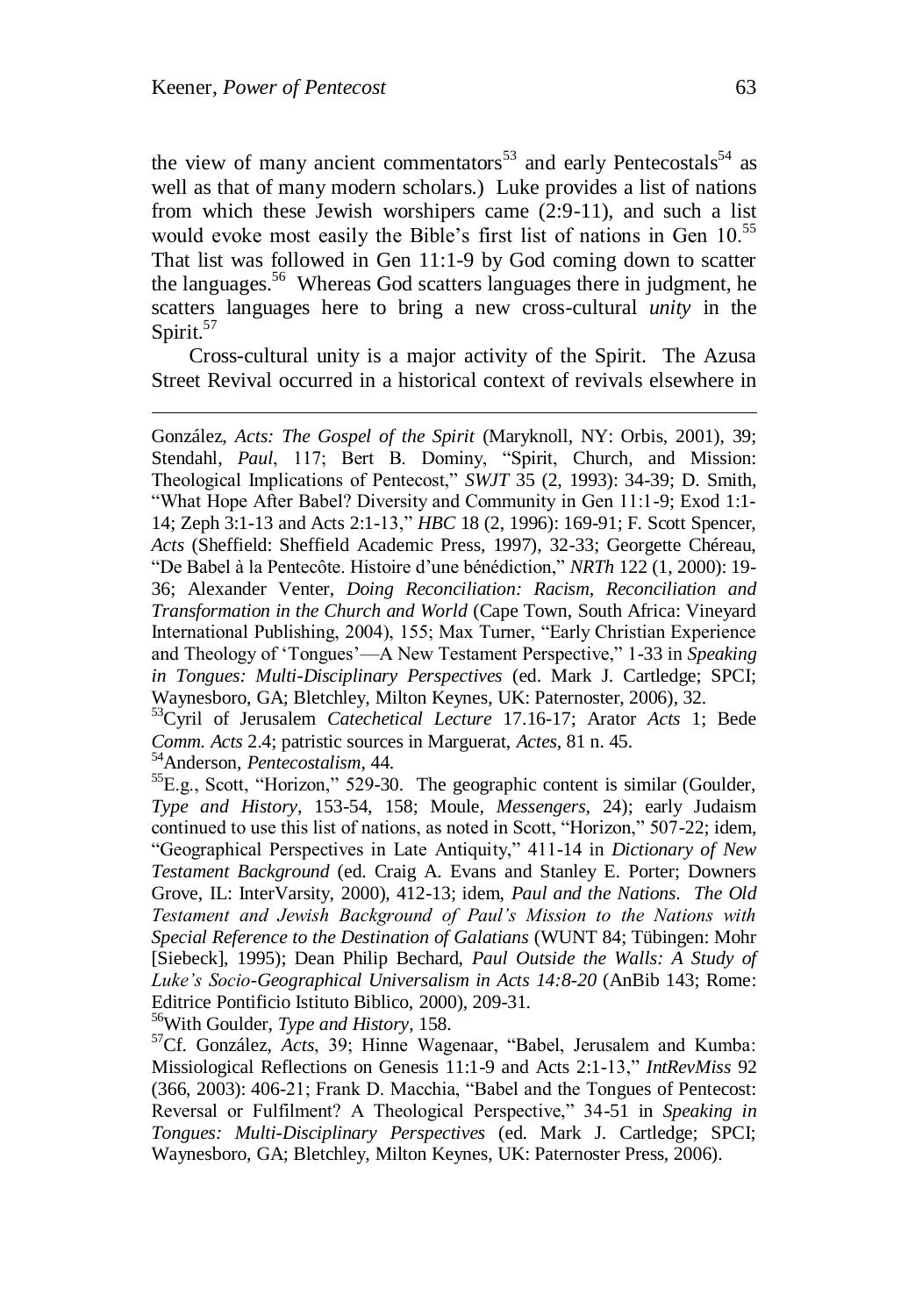the world, including the Welsh Revival and the outpouring of the Spirit at Pandita Ramabai"s orphanage in India. The major human figure providing leadership in the Azusa Street Revival was William Seymour, an African-American man of prayer, in a time of severe racial segregation in the United States; the revival was multicultural.<sup>58</sup> Frank Bartleman, a white American participant in the revival, celebrated that "The color line was washed away by the blood."<sup>59</sup> Unfortunately, it was washed away only temporarily, before the social realities of Jim Crow laws in the southern U.S. and other factors led to a new segregation.<sup>60</sup> Seymour's white mentor Charles Parham criticized the events at Azusa Street in racial terms, and Seymour, feeling betrayed, shifted the focus that his preaching emphasized in Acts 2. Seymour noted that in Acts 2, the outpouring of the Spirit involved crossing cultural barriers. The true reception of the Spirit must involve ethnic reconciliation and unity among Christ"s followers.<sup>61</sup> Most nations in the world have minority cultures among them; most of us can think of people groups that are despised by or hostile to our own. As Seymour came to emphasize through his bitter experience with Parham, the true experience of the Spirit must go beyond speaking in other people"s languages under the inspiration of

<sup>58</sup>See Robeck, *Mission*, 88, 137-38; testimony in Stanley M. Horton, *I & II Corinthians: A Logion Press Commentary* (Springfield, MO: Logion, Gospel Publishing House, 1999), 66 n. 29; cf. Vinson Synan, *The Holiness-Pentecostal Movement in the United States* (Grand Rapids: Eerdmans, 1971), 80, 109-11, 165-69, 172, 178-79, 182-83, 221; idem, "Seymour, William Joseph," 778-81 in *Dictionary of Pentecostal and Charismatic Movements* (ed. Stanley M. Burgess, Gary B. McGee, and Patrick H. Alexander; Grand Rapids: Zondervan, 1988), 778-81; idem, "The Lasting Legacies of the Azusa Street Revival," *Enrichment* 11 (2, Spring 2006): 142-52, here 148-49; Leonard Lovett, "Black Holiness-Pentecostalism." 76-84 in *Dictionary of Pentecostal and Charismatic Movements*, 83; David D. Daniels, III, "God Makes no Differences in Nationality: The Fashioning of a New Racial/Nonracial Identity at the Azusa Street Revival," *Enrichment* 11 (2, Spring 2006): 72-76; Jacobsen, *Thinking in Spirit*, 63, 260-62.

<sup>&</sup>lt;sup>59</sup>Frank Bartleman, *Azusa Street* (foreword by Vinson Synan; Plainfield, NJ: Logos, 1980; reprint of 1925 ed.), 54.

<sup>60</sup>Amos Yong, *The Spirit Poured Out on All Flesh: Pentecostalism and the Possibility of Global Theology* (Grand Rapids: Baker, 2005), 72-73; see similarly in India, Yong, *Spirit Poured*, 56-57.

<sup>61</sup>See e.g., Cecil M. Robeck, Jr., "William J. Seymour and "The Bible Evidence,"" 72-95 in *Initial Evidence*, 81-89; Jacobsen, *Thinking in Spirit*, 78.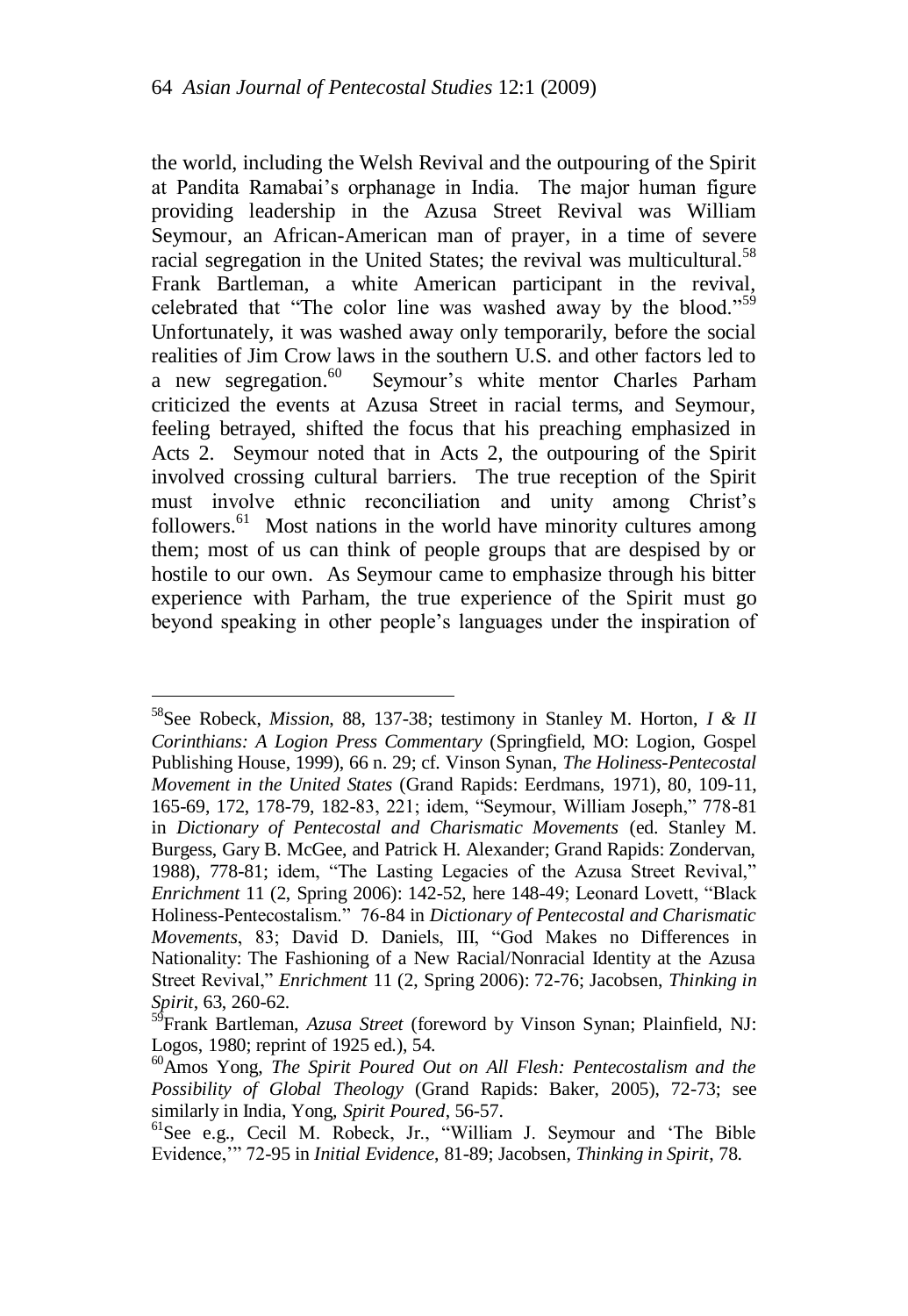the Spirit. We need to work for that unity to which tongues-speaking points.

The rest of Acts develops this theme. For example, despite the conflict between Hebrews and Hellenists in 6:1, the new Hellenist leaders are themselves full of the Spirit  $(6:3, 5, 10; 7:51, 55)$ .<sup>62</sup> These bicultural ministers carry the mission forward across a cultural barrier not yet breached by the Twelve, setting the example for them (e.g., 8:25).<sup>63</sup> The Spirit continues to drive God's own resistant people across cultural barriers (8:29; 10:19; 15:28); God baptizes new groups in the Spirit so that they become the Jerusalem believers" partners in mission, not just recipients of their ministry  $(8:15-17:10:44-46:19:6)$ .

### 5. The *Prophecy* of Pentecost (Acts 2:17-21)

As we have been noting, the disciples' worship in other tongues (2:4) fulfilled Joel"s prophecy about prophetic empowerment (2:16-18). As readers of this passage have long noted: when the crowd heard "this" sound (2:6), they asked, "What does 'this' [praise in many languages] mean?"  $(2.12; cf. 2.11)$ . Peter then responded, "This" fulfills what Joel said" (2:16) about God's people prophesying (2:17- $18)$ .<sup>64</sup>

In light of Joel, all God"s people are now to be empowered as endtime prophets for Christ. Peter quotes Joel 2:28-32, but he also adapts the wording at points to bring out the meaning (a common Jewish practice).<sup>65</sup> Joel said that God would pour out the Spirit "afterward"—

 $62$ The seven selected in 6:5 are surely Hellenists, given that all had Greek names (a unanimity that is surely deliberate, with e.g., Craig C. Hill, *Hellenists and Hebrews: Reappraising Division within the Earliest Church* [Minneapolis: Fortress, 1992], 47). Even in Rome, where only 1% of Jewish inscriptions are in Semitic languages, 15.2% of the names include Semitic elements (Harry J. Leon, *The Jews of Ancient Rome* [Philadelphia: The Jewish Publication Society of America, 1960], 107-8).

 $^{63}$ For Philip as Peter's "forerunner," in terms of narrative function, see F. Scott Spencer, *The Portrait of Philip in Acts. A Study of Role and Relations* (JSNTSup 67; Sheffield: Sheffield Academic Press, 1992), 220-41.

<sup>64</sup>For the connection, cf. e.g., Pesch, *Apostelgeschichte*, 1:119.

 ${}^{65}E.g.,$  Lou H. Silberman, "Unriddling the Riddle. A Study in the Structure and Language of the Habakkuk Pesher," *RevQ* 3 (1961-1962): 323-64, passim; Cecil Roth, "The Subject Matter of Qumran Exegesis," *VT* 10 (1, Jan. 1960): 51-68, here 64-65; Timothy H. Lim, "Eschatological Orientation and the Alteration of Scripture in the Habakkuk Pesher," *JNES* 49 (2, 1990): 185-94; on adaptation of quotations to fit new contexts, see especially Christopher D.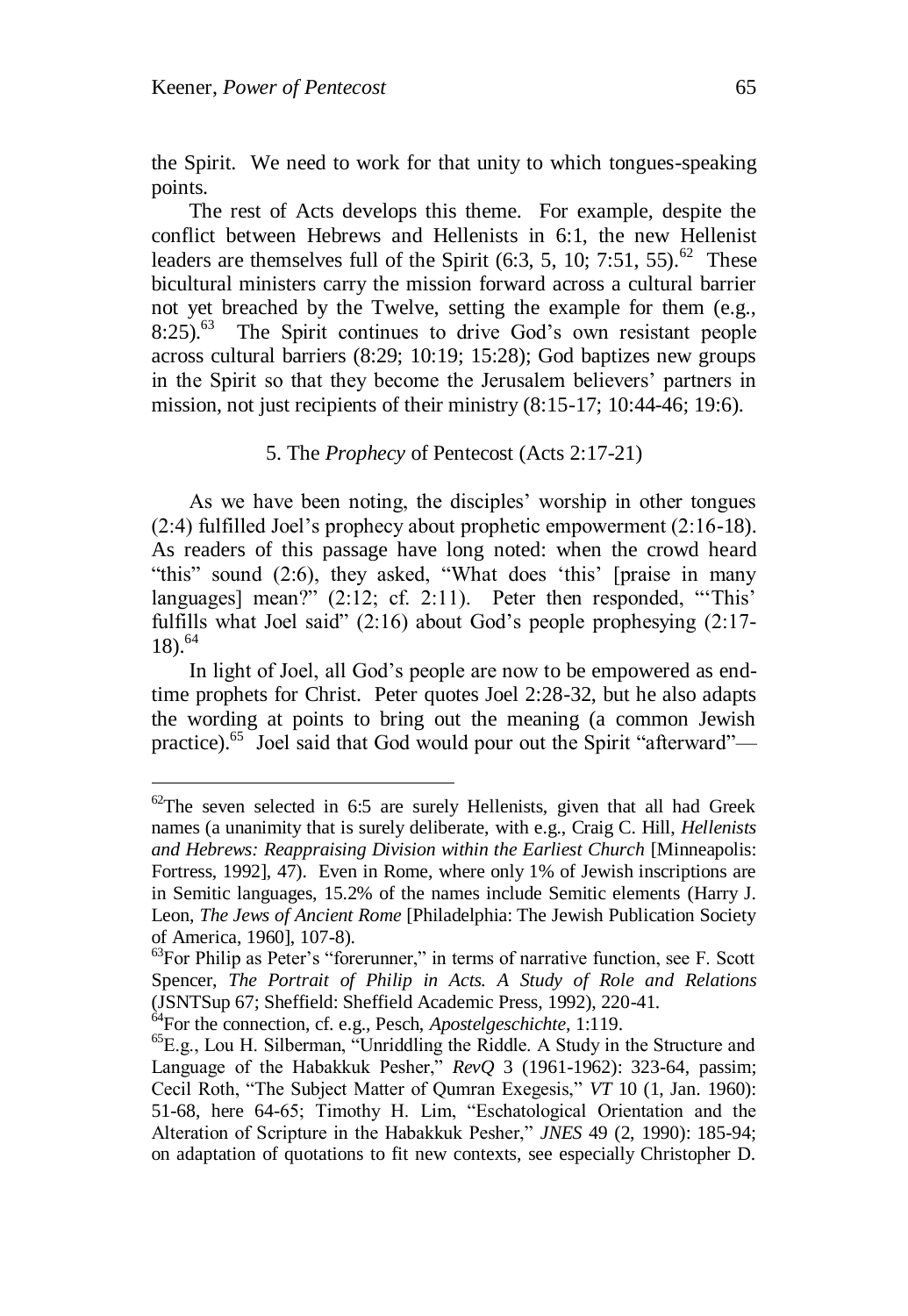in the context, after a period of terrible judgment (Joel 2:25-27), at the time of Israel"s restoration (3:1). Emphasizing that the eschatological promise was now being fulfilled, Peter adapts the wording in line with the original context: God pours out the Spirit "in the last days" (Acts 2:17). "Last days" is eschatological language,  $66$  yet it was being fulfilled already in the present (cf. similarly Rom 8:22; 1 Tim 4:1; 2 Tim 3:1; Heb 1:2; 2 Pet 3:3; Rev 12:5-6, 10). Peter"s adaptation underlines the fact that Jesus" first coming had already introduced the end-time, though it will be consummated only with his return.

Peter adds another line that highlights the prophetic nature of the gift: "And they will prophesy" (2:18). This line simply reiterates what Peter has already quoted directly from Joel: "your sons and daughters will prophesy"; they will also dream dreams and see visions (2:17), experiences most typical in biblical history for prophets. Acts is full of examples of such activity, which are meant to characterize the Spiritempowered, eschatological people of God, i.e., the church.

The universality of the gift is one of its most striking features in this passage. The promise involves "sons and daughters," that is, both genders (Acts  $2:17$ ).<sup>67</sup> Not surprisingly, Luke tends to pair female

l

<sup>66</sup>E.g., Is 2:2; Ezek 38:16; Hos 3:5; Mic 4:1; Dan 2:28; 11Q13, 2.4; *1 En*. 27:3- 4; *T. Iss*. 6:1.

 $67$ In Ecuador, women Pentecostals tend to prophesy and have visions more (though prophetic dreams less) than men (Joseph L. Castleberry, "It"s Not Just for Ignorant People Anymore: The Future Impact of University Graduates on the Development of the Ecuadorian Assemblies of God" [Ed.D. dissertation, Teachers College, Columbia University, 1999], 142). Historically, many women have found empowerment for their ministry in this text (Janice Capel Anderson, "Reading Tabitha: A Feminist Reception History," 108-44 in *The New Literary Criticism and the New Testament* [ed. Edgar V. McKnight and Elizabeth Struthers Malbon; Valley Forge, PA: Trinity Press International, 1994; Sheffield: JSOT Press, 1994]), particularly prominently in Pentecostalism (see Janet Everts Powers, "'Your Daughters Shall Prophesy': Pentecostal Hermeneutics and the Empowerment of Women," 313-37 in *Globalization of Pentecostalism: A Religion Made to Travel* [ed. Douglas Petersen, et al.; Oxford: Regnum, 1999], 318; Yong, *Spirit Poured*, 190-94; in early Pentecostalism, see Wacker, *Heaven*, 158-65 [though note countervailing

Stanley, *Paul and the language of Scripture: Citation technique in the Pauline Epistles and contemporary literature* (SNTSMS 69; Cambridge: Cambridge University Press, 1992), 291; cf. 335, 337, 342-44. Targum typically proved more expansive (though apparently more in later targumim), and midrash even more so. A primary function of midrash was to reapply texts to contemporary settings (Addison G. Wright, "The Literary Genre Midrash," *CBQ* 28 [2, April 1966]: 105-38, here 133-34).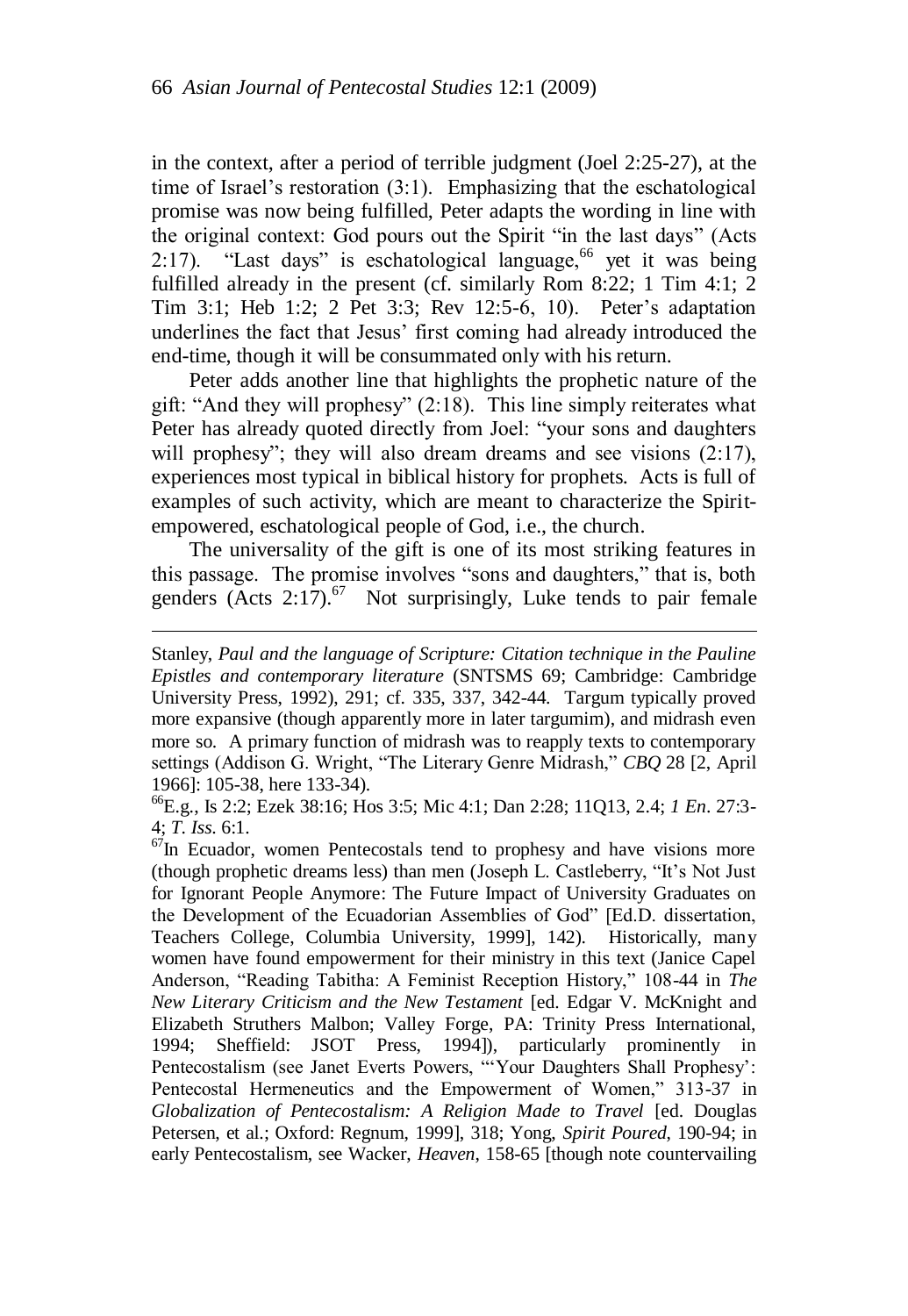prophetesses with male prophets (Lk 2:26-38; Acts 21:9-11; cf. Lk 1:41-45, 67-79); because Philip has *four* prophesying daughters, Luke actually mentions more prophetesses than prophets.<sup>68</sup> The mention of young and old (Acts 2:17) shows that the gift is for all ages; although ancient Mediterranean society respected elders,<sup>69</sup> Luke reports the prophetic young daughters of Philip  $(21:9)^{70}$  as well as the aged widow Anna (Lk 2:36-37). Luke obliterates the class distinction in Joel"s promise that the Spirit will also fall on slaves (Joel 2:29), but only because Luke emphasizes that the prophets are *God"s* slaves (Acts  $2:18$ ,<sup>71</sup> a common biblical designation for prophets.<sup>72</sup> That they are

cultural and traditional tendencies, 165-76]). For women"s ministry in Pentecostalism, see e.g., Powers, "Daughters," 313 (worldwide); Julie Ma, "Asian Women and Pentecostal Ministry," 129-46 in *Asian and Pentecostal: The Charismatic Face of Christianity in Asia* (ed. Allan Anderson and Edmond Tang; foreword by Cecil M. Robeck; Regnum Studies in Mission, AJPS 3; Oxford: Regnum; Baguio City, Philippines: APTS, 2005), 136-42 (the Philippines); Abraham T. Pothen, "Indigenous cross-cultural missions in India and their contribution to church growth: With special emphasis on Pentecostal-Charismatic missions" (Ph.D. Intercultural Studies, Fuller Theological Seminary, School of World Mission, 1990), 191-92, 255 (on Indian missionaries); Ogbu Kalu, *African Pentecostalism: An Introduction* (Oxford: Oxford University, 2008), 161-62 (in Africa).

 $68$ This does not count the likelihood of the "prophets" in Acts 11:27 being male, since a gender-mixed company would be less likely to travel together in this period (except with relatives; Lk 8:2-3 was exceptional). But of these prophets, only Agabus is given an active role in the narrative (11:28).

<sup>69</sup>E.g., Homer *Il*. 1.259; 23.616-23; Livy 5.25.3; 6.24.7; Diogenes Laertius 8.1.22 (Pythagoras); Pliny *Ep*. 8.14.4, 6; *Select Papyri* 3, pp. 476-77, §116; *4 Bar*. 5:20; Sir 8:6; Ps.-Phoc. 220-222; Syriac Menander *Sentences* 11-14; *Epitome* 2-4; *t. Meg*. 3:24; 1 Tim 5:1-2; 1 Pet 5:5. Also in some other societies (e.g., Confucius *Analects* 2.8; 13.20).

 $70$ "Virgins" probably suggests that they are no older than their teens, since women usually married young and "virgins" thus often functioned as a designation for age. Comparing Mishnaic usage, Hilary Le Cornu with Joseph Shulam. *A Commentary on the Jewish Roots of Acts* (Jerusalem: Nitivyah Bible Instruction Ministry, 2003), 1159, suggests that they had not yet reached puberty.

<sup>71</sup>Finny Philip, *The Origins of Pauline Pneumatology: The Eschatological Bestowal of the Spirit upon Gentiles in Judaism and in the Early Development of Paul"s Theology* (Tübingen: Mohr Siebeck, 2005), 213, suggests that this limits "all flesh" to all *believers*.

<sup>72</sup>2 Kgs 9:7, 36; 10:10; 14:25; 17:13, 23; 21:10; 24:2; Ezra 9:11; Is 20:3; Jer 7:25; 25:4; 26:5; 29:19; 35:15; 44:4; Dan 3:28; 6:20; 9:6, 10; Amos 3:7; Zech 1:6; later, cf. *"Ab. R. Nat*. 37, §95 B.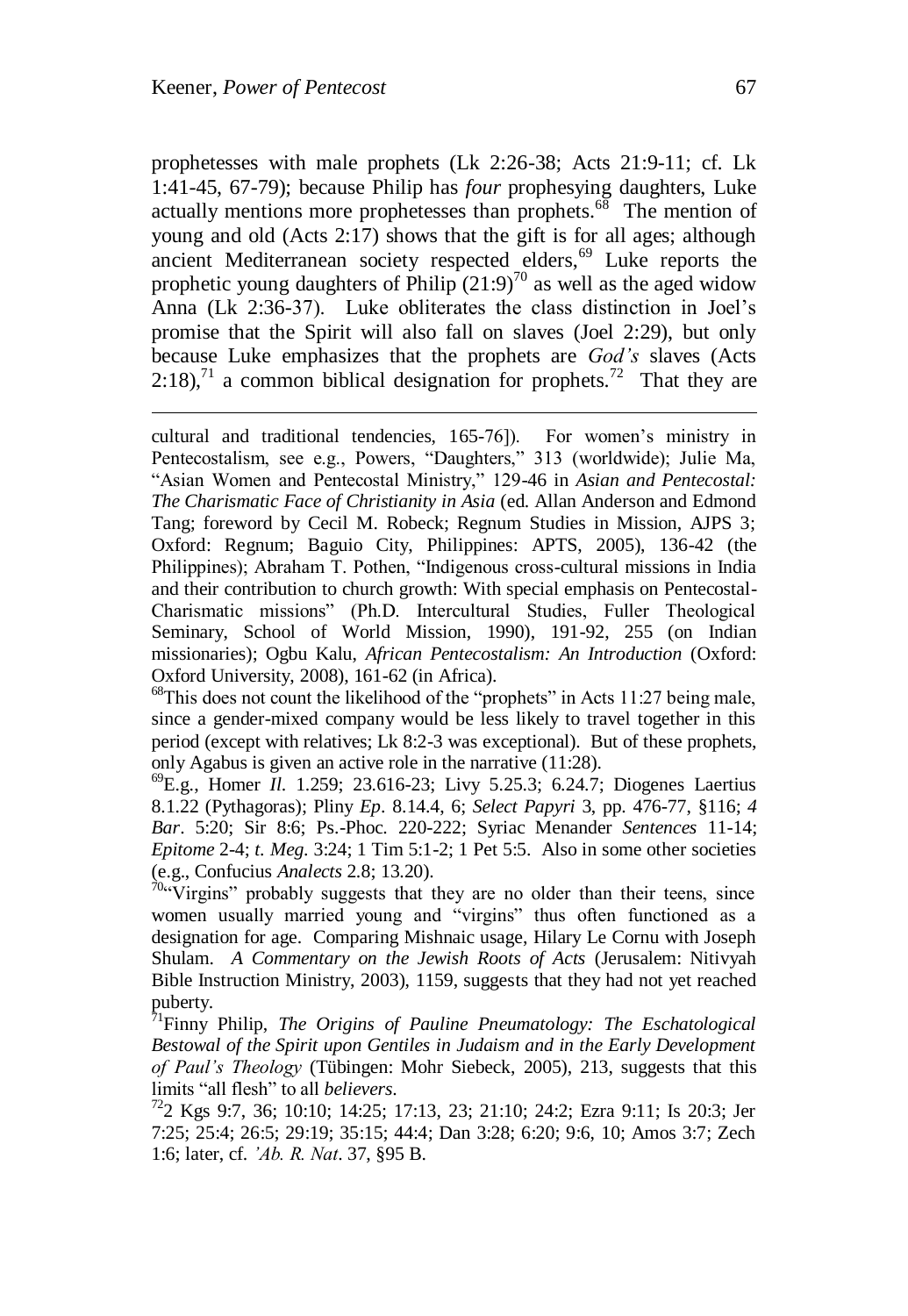"male" and "female" servants reinforces the transcending of gender barriers.

But perhaps of most immediate importance for Luke's larger narrative in Acts is Joel's "all flesh" (Joel 2:28; Acts 2:17).<sup>73</sup> The point of the phrase that may elude Peter within the narrative at this point will be obvious to Luke"s own audience (cf. Lk 2:32; 4:25-27); for them it may recall a programmatic text from Isaiah, cited in Lk 3:6, about "all flesh" seeing God's salvation. When Peter concludes the sermon with an echo of Is 57:19, indicating that the promise of the Spirit is for all who are "far off," whoever God will call (Acts  $2:39$ ),  $74$  he reinforces (again perhaps unknown to himself at that point) God"s plan to transcend all cultural barriers to reach all peoples (cf. 22:21). God wants to pour out his Spirit on everyone who will call on his name.

### 6. The *Preaching* of Pentecost (Acts 2:22-40)

Although 2:22-40 is one of the longest sections we are covering, my comments here will be relatively brief. In keeping with the preaching throughout Acts, this passage underlines the sort of Christocentric message that the Spirit particularly empowers. Having quoted the passage from Joel relevant to the current outpouring of the Spirit, Peter now begins to explain the part of that passage most relevant to his audience: "whoever calls on the Lord"s name will be saved" (Acts 2:21).

Joel announced that "whoever calls on the name of YHWH will be delivered," among "those whom the Lord calls" (Joel 2:32). In Acts, Peter breaks off the quote at "whoever calls on the name of the Lord will be saved" (Acts 2:21) and then picks up some of the rest of it at Acts 2:39: "as many as the Lord our God shall call." In accord with common midrashic procedure, between these two lines he is expounding the line he has quoted. Given that the eschatological time, the time of salvation, has broken in upon them, they must now call on the Lord's name to be saved.<sup>75</sup>

<sup>73</sup>Cf. e.g., I. Howard Marshall, *The Acts of the Apostles: An Introduction and Commentary* (TNTC; Grand Rapids: Eerdmans, 1980), 73 n. 3; York, *Missions*, 82; Hans F. Bayer, "The Preaching of Peter in Acts," 257-74 in *Witness to the Gospel: The Theology of Acts* (ed. I. Howard Marshall and David Peterson; Grand Rapids: Eerdmans, 1998), 268.

<sup>74</sup>Pao, *Isaianic Exodus*, 230-32.

<sup>75</sup>With e.g., Dunn, *Acts*, 27; José Geraldo Costa Grillo, "O discurso de Pedro em Pentecostes: Estudo do gênero literário em Atos 2:14-40," *VS* 7 (1, 1997):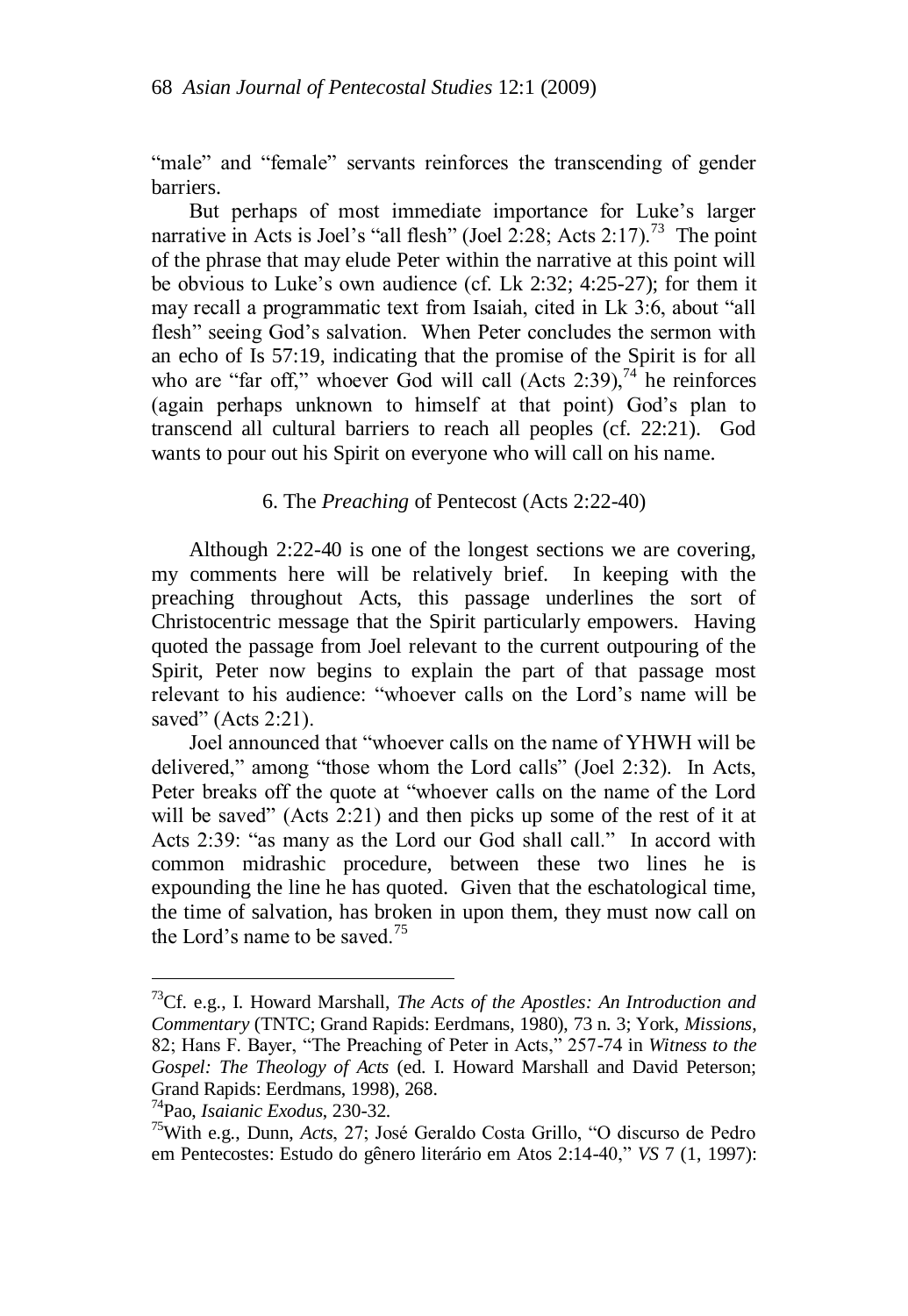But what is the Lord's name on which the text invites them to call? The Hebrew text of Joel refers to YHWH, but Jewish people generally avoided pronouncing the divine name, and the Greek text uses the normal surrogate for YHWH, namely, "lord." By linking together texts with common key words, a common Jewish interpretive technique,  $76$ Peter shows that Jesus is the "Lord" at the right hand of the Father, hence the "Lord" on whom they are to call. (He thereby implicitly preaches Jesus" deity.) The apostolic witnesses (and the Spirit) testify that Jesus has risen, and Peter argues that Scripture makes the theological implications of this reality for their situation clear. In Ps 16:8-11 the risen one (according to Peter"s application) is at God"s side (Acts 2:25-28); in Ps 110:1, the one at God"s right hand is the "Lord" (Acts 2:34-35). They must therefore call on the name of the divine Lord, Jesus.<sup>77</sup>

For Peter, this "calling on" the Lord Jesus is not simply reciting a prayer; it is a public profession, and one that was no less offensive in that culture than John the Baptist immersing fellow Israelites as if they were Gentiles. The concrete expression of "calling on" the Lord that Peter demands is repentance and baptism "in the name of Jesus Christ" (2:38). Baptism in Jesus" name in Acts does not involve a formula that one says over a person being baptized; the expression "in Jesus" name" accompanies the verb for "baptize" only when it is in the passive voice, i.e., when people are *receiving* baptism. It thus involves not the baptizer's formula, but the prayer of one receiving baptism (cf. 22:16: "be baptized … calling on his name"). The temple mount was full of

<sup>37-52;</sup> I. Howard Marshall, "Acts," 513-606 in *Commentary on the New Testament Use of the Old Testament* (ed. G. K. Beale and D. A. Carson; Grand Rapids: Baker Academic, 2007), 536, 543; Ernst Haenchen, *The Acts of the Apostles: A Commentary* (Philadelphia: Westminster, 1971), 184 n. 5; Dupont, *Salvation*, 22; Richard F. Zehnle, *Peter"s Pentecost Discourse: Tradition and Lukan Reinterpretation in Peter's Speeches of Acts 2 and 3* (SBLMS 15; Nashville: Abingdon, for the Society of Biblical Literature, 1971), 34; Pao, *Isaianic Exodus*, 231-32.

<sup>76</sup>E.g., *Mek. Pisha* 5.103; *Nez*. 10.15-16, 26, 38; 17.17; in this passage, see Richard N. Longenecker, *Biblical Exegesis in the Apostolic Period* (Grand Rapids: Eerdmans, 1975), 97.

<sup>77</sup>For devotion to Jesus in Luke-Acts, see Larry W. Hurtado, *How on Earth Did Jesus Become a God? Historical Questions about Earliest Devotion to Jesus* (Grand Rapids: Eerdmans, 2005), 160-62; cf. Robert F. O"Toole, *Luke"s Presentation of Jesus: A Christology* (SubBi 25; Rome: Editrice Pontificio Istituto Biblico, 2004), passim; C. Kavin Rowe, "Luke and the trinity: an essay in ecclesial biblical theology," *SJT* 56 (1, 2003): 1-26.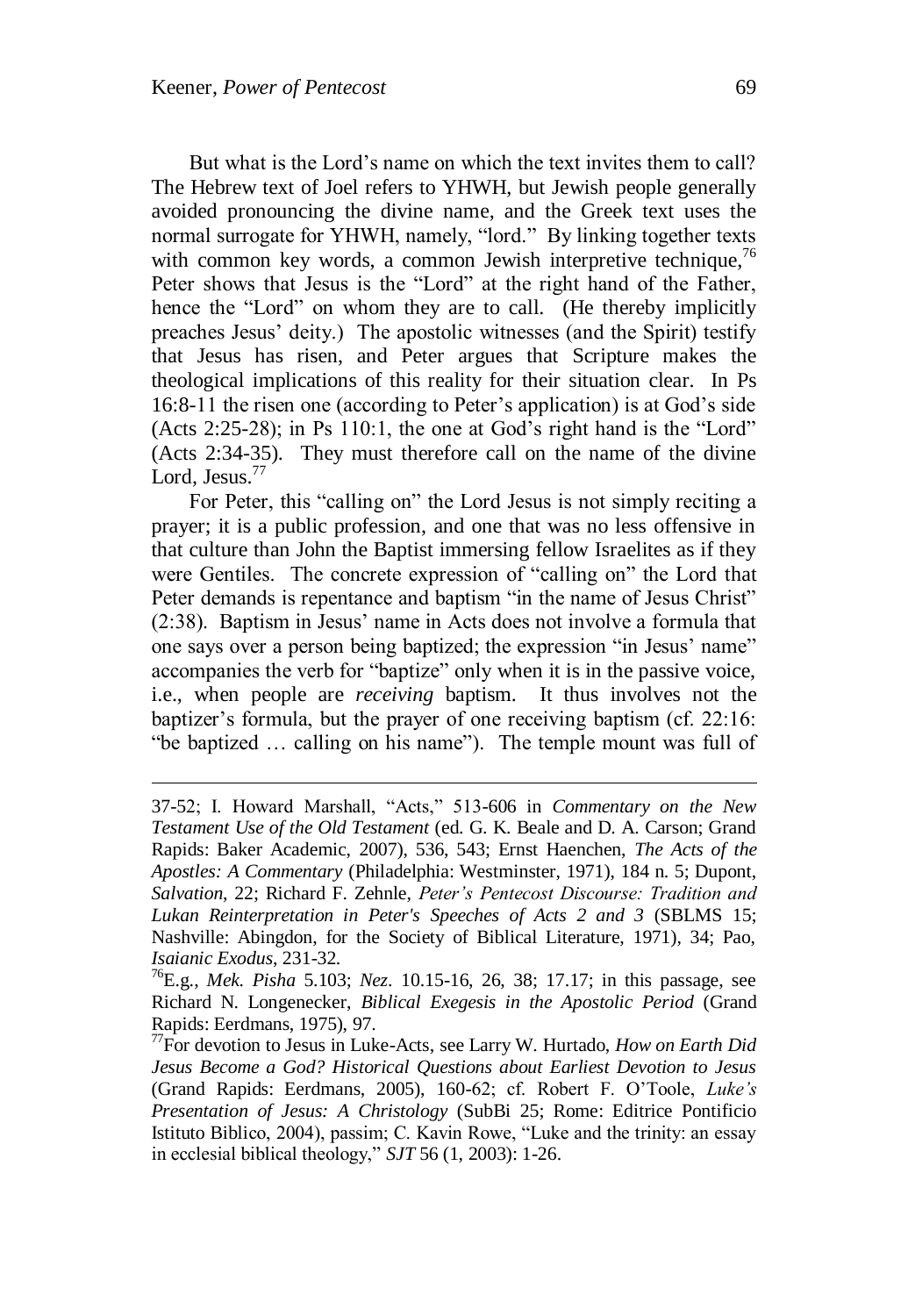baptismal pools for ceremonial washings; $^{78}$  to publicly accept immersion as would one turning from former Gentiles ways, however, constituted a radical declaration of new obedience.

## 7. The *Purpose* of Pentecost (Acts 2:41-47)

God poured out the Spirit to empower his people to evangelize cross-culturally, but what was the anticipated outcome of cross-cultural evangelism? God intended to create a new community in which believers would love one another and demonstrate to this age the very image of the life of his kingdom.

We can see this purpose of evangelism in the structure of this closing paragraph of this opening section of Acts:<sup>79</sup>

- Effective *evangelism* (2:41)
	- Shared worship, meals, and prayer  $(2:42)$ 
		- Shared *possessions* (2:44-45)
	- o Shared worship, meals, and prayer (2:46)
- Effective *evangelism* (2:47)

 $\overline{a}$ 

At the heart of the outcome of the new life of the Spirit is not only the Spirit"s power and gifting for ministry, but what we might call (in Paul's language) the Spirit's "fruit." Spirit-empowered believers loved one another so much that they valued one another more than they valued their possessions  $(2.44-45)^{80}$  Just as tongues is repeated at

<sup>78</sup>See Bill Grasham, "Archaeology and Christian Baptism," *ResQ* 43 (2, 2001): 113-16; for the temple"s water supply, see S. Safrai, "The Temple," 865-907 in *The Jewish People in the First Century: Historical Geography, Political History, Social, Cultural and Religious Life and Institutions* (2 vols.; ed. S. Safrai and M. Stern with D. Flusser and W. C. van Unnik; vol. 1: Assen: Van Gorcum & Comp., B.V., 1974; vol. 2: Philadelphia: Fortress, 1976), 884; John McRay, *Archaeology and the New Testament* (Grand Rapids: Baker, 1991), 123.

 $79$ Acts 2:41-47 is the first major summary section; for discussions of such sections, see e.g., H. Alan Brehm, "The Significance of the Summaries for Interpreting Acts," *SWJT* 33 (1, 1990): 29-40; S. J. Joubert, "Die gesigpunt van die verteller en die funksie van die Jerusalemgemeente binne die "opsommings" in Handelinge," *SK* 10 (1, 1989): 21-35.

<sup>80</sup>On this passage, see e.g., Thomas Hoyt, Jr., "The Poor in Luke-Acts" (Ph.D. dissertation, Duke University Department of Religion, 1974), 213-22; Alan C. Mitchell, ""Greet the Friends by Name': New Testament Evidence for the Greco-Roman *Topos* on Friendship," 225-62 in *Greco-Roman Perspectives on Friendship* (ed. John T. Fitzgerald; SBLSBS 34; Atlanta: Scholars, 1997), 237- 40; on Acts and sharing possessions, see e.g., Luke Timothy Johnson, *The*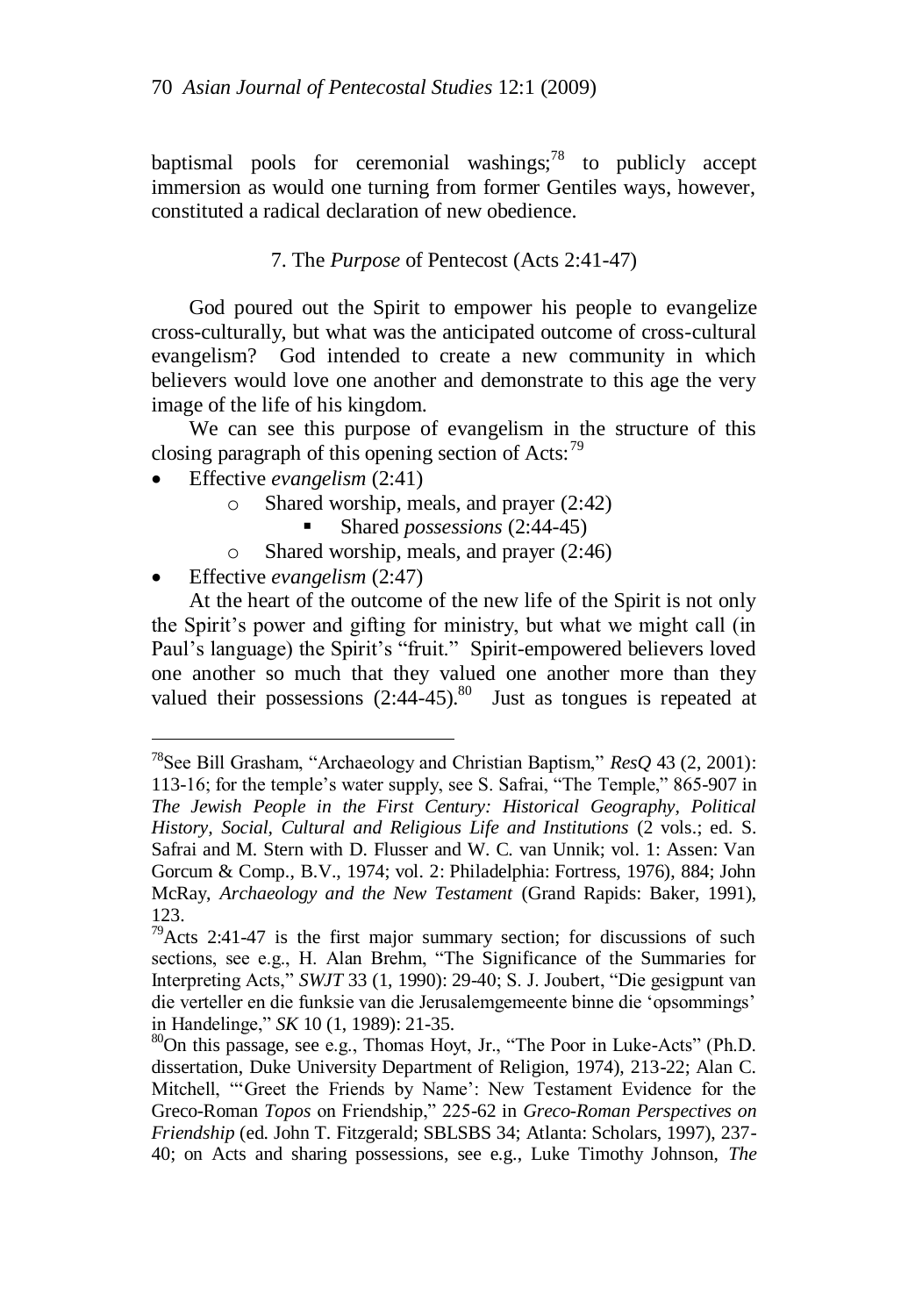various initial outpourings of the Spirit, this sharing of possessions recurs as a dominant element in the revival in 4:31-35, underlining the importance of this theme (cf. also Lk 12:33; 13:33). Whereas Peter's preaching leads to many converts on one occasion in Acts 2:41, it is the believing community"s *lifestyle* that leads to continuous conversions in  $2:47.$ 

It also fits a pattern in Luke"s theology of Christian transformation. When the crowds ask Peter what they must do to be saved, he summons them to repent and be baptized in Jesus' name  $(2:38)$ . But this passage goes on to show us something of what a repentant lifestyle looks like. This fits a pattern of answers to the "What must I do?" question in Luke-Acts. When John the Baptist demands the fruits of repentance (Lk 3:8) and the crowds ask what to do, John admonishes whoever has more than their basic subsistence needs to share the rest with those who have less (Lk 3:11). When a rich ruler asks Jesus what he must do to have eternal life (Lk 18:18), Jesus urges him to donate all his resources to the poor and follow him (Lk 18:22). Even later, when the Philippian jailer asks Paul and Silas, "What must I do to be saved?" (Acts 16:30), they respond that he must believe in the Lord Jesus (16:31). Lest that seem like a lesser demand than those mentioned above, consider that the jailer then brought them to his own house and fed them (16:34), behavior that could have gotten him in serious trouble with the authorities. $81$  After all, he was ordered to securely guard these people

*Literary Function of Possessions in Luke-Acts* (SBLDS 39; Missoula, MT: Society of Biblical Literature, 1977); idem, *Sharing Possessions: Mandate and Symbol of Faith* (Philadelphia: Fortress, 1981); Bovon, *Theologian*, 390-96; see more recently John Gillman, *Possessions and the Life of Faith: A Reading of Luke-Acts* (ZSNT; Collegeville, MN: Liturgical, 1991); Kyoung-Jin Kim, *Stewardship and Almsgiving in Luke"s Theology* (JSNTSup 155; Sheffield: Sheffield Academic Press, 1998), 218-33; Karris, *Saying*, 84-104. For partial Qumran analogies, see e.g., Joseph A. Fitzmyer, *Essays on the Semitic Background of the New Testament* (2d ed.; Sources for Biblical Study 5; Missoula, MT: Scholars, 1974), 284-88; David L. Mealand, "Community of Goods at Qumran," *TZ* 31 (3, 1975): 129-39; Heinz-Josef Fabry, "Umkehr und Metanoia als monastisches Ideal in der "Mönchsgemeinde" von Qumran," *ErAuf* 53 (3, 1977): 163-80; Hans-Josef Klauck, "Gütergemeinschaft in der Klassischen Antike, in Qumran und im Neuen Testament," *RevQ* 11 (1, 1982): 47-79; Reta Halteman Finger, *Of Widows and Meals: Communal Meals in the Book of Acts* (Grand Rapids, Cambridge: Eerdmans, 2007), 146-66.

<sup>81</sup>Dining with prisoners could be punishable even by death (Josephus *Ant*. 18.230-33; Brian Rapske, *The Book of Acts and Paul in Roman Custody* [vol. 3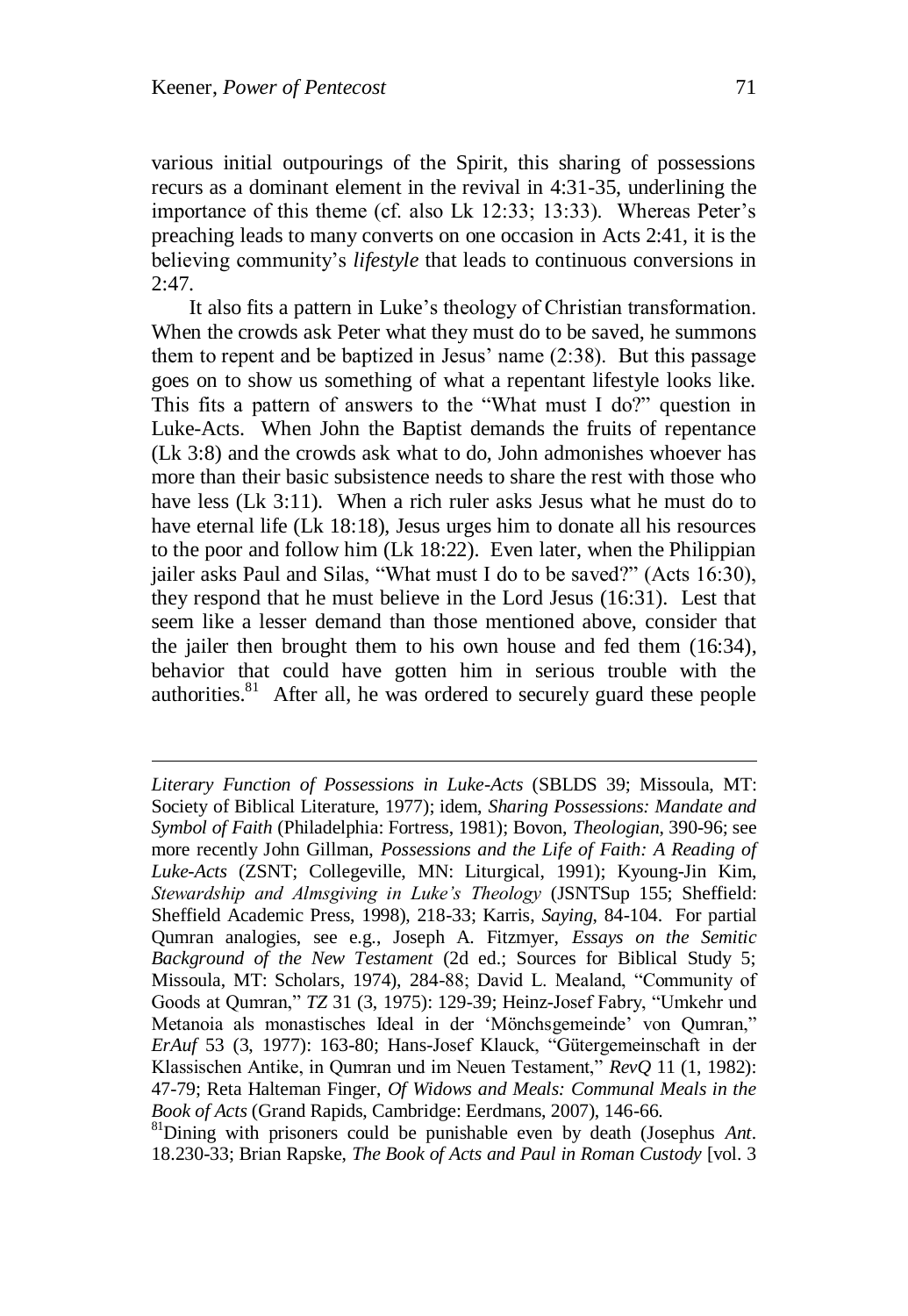(16:23) who were accused of preaching customs illegal for Philippian citizens to observe (16:21).

In Luke-Acts, true conversion involves repentance and commitment to a new Lord. Such commitment to the new Lord also involves commitment to one"s new siblings in the new community. As Acts progresses, it becomes clear that this new community will not belong to simply one culture, its table fellowship circumscribed by sacred food customs  $(10:28; 16:34; 27:35-36).$ <sup>82</sup> Sometimes Christians in Acts do prove reluctant to cross such boundaries (10:28; 11:3; cf. Gal 2:11-14), just as the Pharisees had about Jesus' table fellowship with repenting sinners in Luke's first volume (e.g., Lk 5:30; 7:34;  $15:2$ :<sup>83</sup> but God gives them no rest until he brings them past these barriers. God is creating a new community that transcends human boundaries. God empowers his people with the Spirit to cross cultural barriers, to worship God, and to form one new, multicultural community of worshipers committed to Christ and to one another.

### **Conclusion**

Acts 1—2 is a pivotal section for Luke-Acts, revealing the importance and purpose of the Spirit's empowerment for global mission. The promise of Pentecost (1:4-8) emphasizes the need for the Spirit, the eschatological character of the Spirit, and the prophetic empowerment dimension of the Spirit. Preparation for Pentecost (1:12—2:1) involves prayer together and getting ready for God"s

in The Book of Acts in Its First Century Setting; Grand Rapids: Eerdmans, 1994], 392).

<sup>82</sup>The meal in 16:34 cannot have been kosher (cf. Josephus *Life* 13-14), reinforcing the emphasis on crossing cultural barriers there (with Rapske, *Custody*, 215). Common meals in Luke-Acts reveal Christ's family transcending ethnic and cultural barriers (Finger, *Meals*, 280-81, 286; cf. John Ashworth, "Hospitality in Luke-Acts," *BibT* 35 (5, 1997): 300-4). The importance of table fellowship may be more intelligible in a modern Asian than a modern western context (Santos Yao, "Dismantling Social Barriers through Table Fellowship, Acts 2:42-47," 29-36 in *Mission in Acts: Ancient Narratives in Contemporary Context* [ed. Robert L. Gallagher and Paul Hertig; AmSocMissS 34; Maryknoll, NY: Orbis Books, 2004], 33-35).

<sup>83</sup>Pharisees emphasized pure table fellowship (Martin Goodman, *State and Society in Roman Galilee, A. D. 132-212* [Oxford Centre for Postgraduate Hebrew Studies; Totowa, NJ: Rowman & Allanheld, Publishers, 1983], 77). For *Christian* resistance to the gospel in Acts, see Brian Rapske, "Opposition to the Plan and Persecution," 235-56 in *Witness to the Gospel*, 239-45.